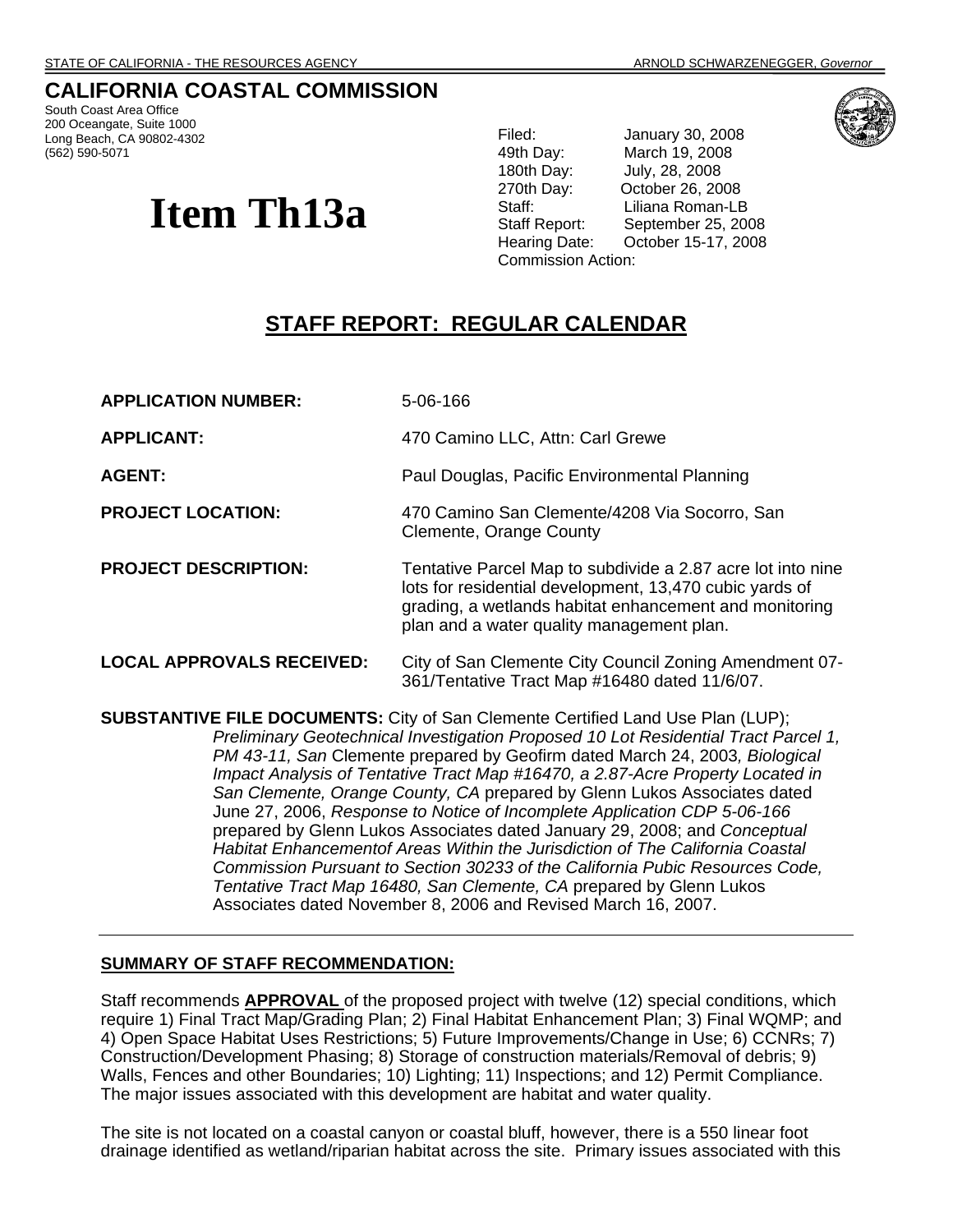#### *5-06-166 (470 Camino LLC) Staff Report–Regular Calendar Page 2 of 25*

development include assurance that the proposed development is consistent with the water quality policies of the Coastal Act, and is consistent with protection of wetlands. Special Condition 1 requires submittal of the final parcel map/grading plan.

At the time of this staff report, the applicant was in agreement with the staff recommendation and conditions of approval.

# **LIST OF EXHIBITS:**

- 1. Location Map
- 2. Assessors Parcel Map
- 3. Coastal Access Points
- 4. Tentative Parcel Map/Grading Plan
- 5. Habitat Enhancement Plan and Plant Palette

# **STAFF RECOMMENDATION:**

Staff recommends that the Commission **APPROVE** the permit application with special conditions.

# **MOTION:**

*I move that the Commission approve CDP No. 5-06-166 pursuant to the staff recommendation.* 

Staff recommends a **YES** vote. This will result in adoption of the following resolution and findings. The motion passes only by affirmative vote of a majority of Commissioners present.

# **RESOLUTION:**

# **I. APPROVAL WITH CONDITIONS**

The Commission hereby **APPROVES** a coastal development permit for the proposed development and adopts the findings set forth below on grounds that the development as conditioned will be in conformity with the policies of Chapter 3 of the Coastal Act and will not prejudice the ability of the local government having jurisdiction over the area to prepare a Local Coastal Program conforming to the provisions of Chapter 3. Approval of the permit complies with the California Environmental Quality Act because either 1) feasible mitigation measures and/or alternatives have been incorporated to substantially lessen any significant adverse effects of the development on the environment, or 2) there are no further feasible mitigation measures or alternatives that would substantially lessen any significant adverse impacts of the development on the environment.

# **II. STANDARD CONDITIONS:**

- 1. Notice of Receipt and Acknowledgment. The permit is not valid and development shall not commence until a copy of the permit, signed by the permittee or authorized agent, acknowledging receipt of the permit and acceptance of the terms and conditions, is returned to the Commission office.
- 2. Expiration. If development has not commenced, the permit will expire two years from the date this permit is reported to the Commission. Development shall be pursued in a diligent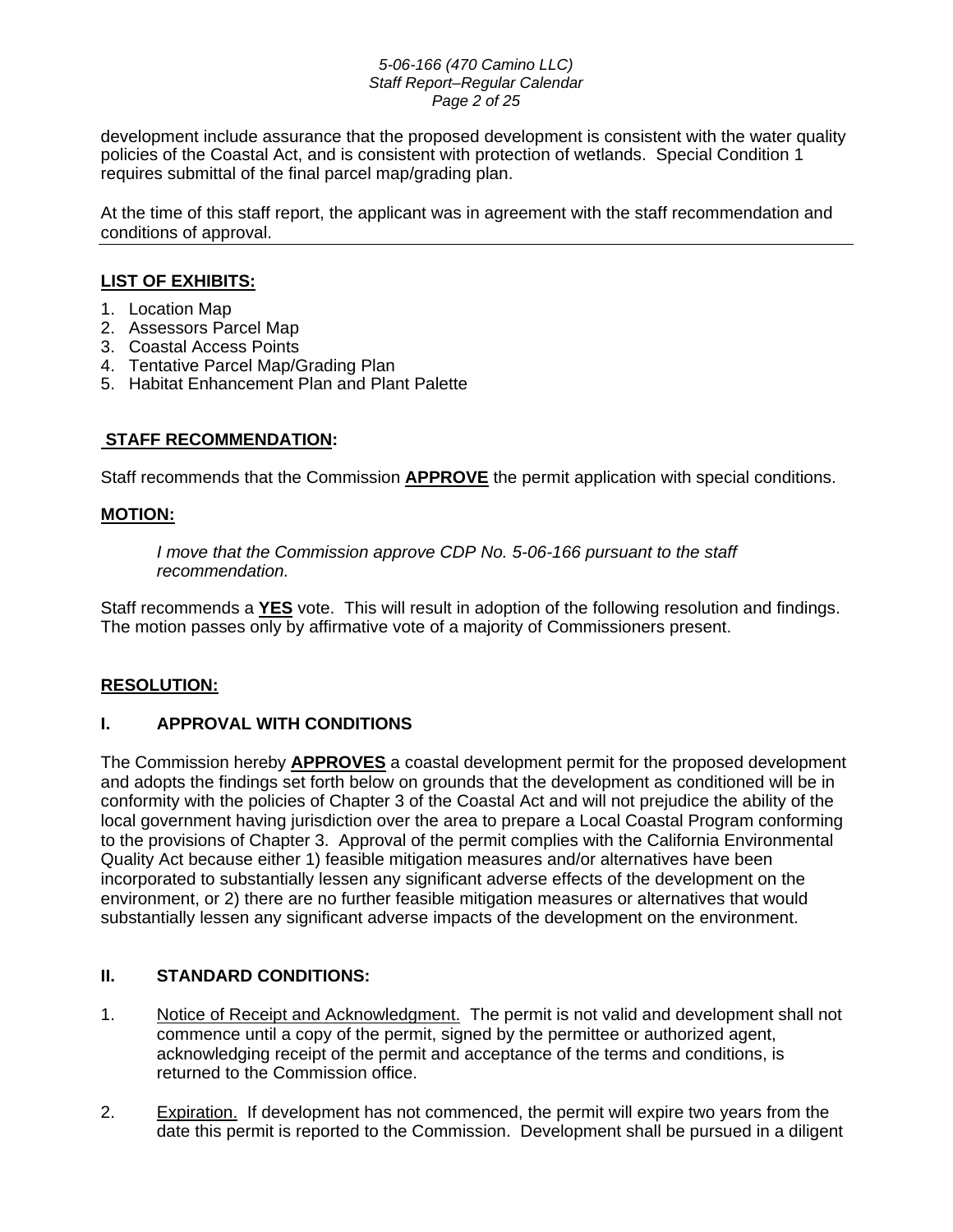#### *5-06-166 (470 Camino LLC) Staff Report–Regular Calendar Page 3 of 25*

manner and completed in a reasonable period of time. Application for extension of the permit must be made prior to the expiration date.

- 3. Interpretation. Any questions of intent or interpretation of any condition will be resolved by the Executive Director or the Commission.
- 4. Assignment. The permit may be assigned to any qualified person, provided assignee files with the Commission an affidavit accepting all terms and conditions of the permit.
- 5. Terms and Conditions Run with the Land. These terms and conditions shall be perpetual, and it is the intention of the Commission and the permittee to bind all future owners and possessors of the subject property to the terms and conditions.

# **III. SPECIAL CONDITIONS:**

- 1. Submittal of Final Tract Maps/Grading Plans
	- A. **PRIOR TO THE ISSUANCE OF THE COASTAL DEVELOPMENT PERMIT**, the applicant shall submit, for the Executive Director's review and approval, two (2) full size sets of the final tract maps/grading plans in substantial conformance with the plans received September 18, 2008 in the South District office.
	- B. The permittee shall undertake development in accordance with the approved final plan. Any proposed changes to the approved final plan shall be reported to the Executive Director. No changes to the approved final plan shall occur without a Commission amendment to this coastal development permit unless the Executive Director determines that no amendment is legally required.
- 2. Submittal of Final Revised Wetland Enhancement, Monitoring and Long Term Management Program
	- A. **PRIOR TO ISSUANCE OF THE COASTAL DEVELOPMENT PERMIT,** the applicant shall develop, in consultation with the CA Department of Fish and Game and the U.S. Fish and Wildlife Service as appropriate, and submit for review and written approval of the Executive Director, a final detailed program designed by a qualified wetland biologist for enhancement, monitoring and long term management of the wetland and buffer areas in substantial conformance with the *Conceptual Habitat Enhancement and Monitoring Plan for Avoidance of Areas Within the Jurisdiction of the California Coastal Commission Pursuant to Section 30233 of the California Public Resources Code for Tentative Tract Map 16480 City of San Clemente, Orange County, CA* dated November 8, 2006 and Revised March 16, 2007 prepared by Glenn Lukos Associates, except that the program shall be revised to, at a minimum, include the following:
		- 1. Provide for establishment and enhancement of a 50 foot wide buffer from the edge of the wetland to the edge of a proposed "environmental fence" (inclusive of graded slope area in the outer 10-12 feet of the buffer) on Lot 1 and Lots 4- 9 and a 45 foot buffer from the edge of the wetland to the edge of a proposed "environmental fence" (inclusive of graded slope area in the outer 10 feet of the buffer) on Lot 2 and Lot 3; the buffer may be reduced to coincide with the limits of the existing subject property line wherever the existing property line is closer than 50 feet from the existing wetland;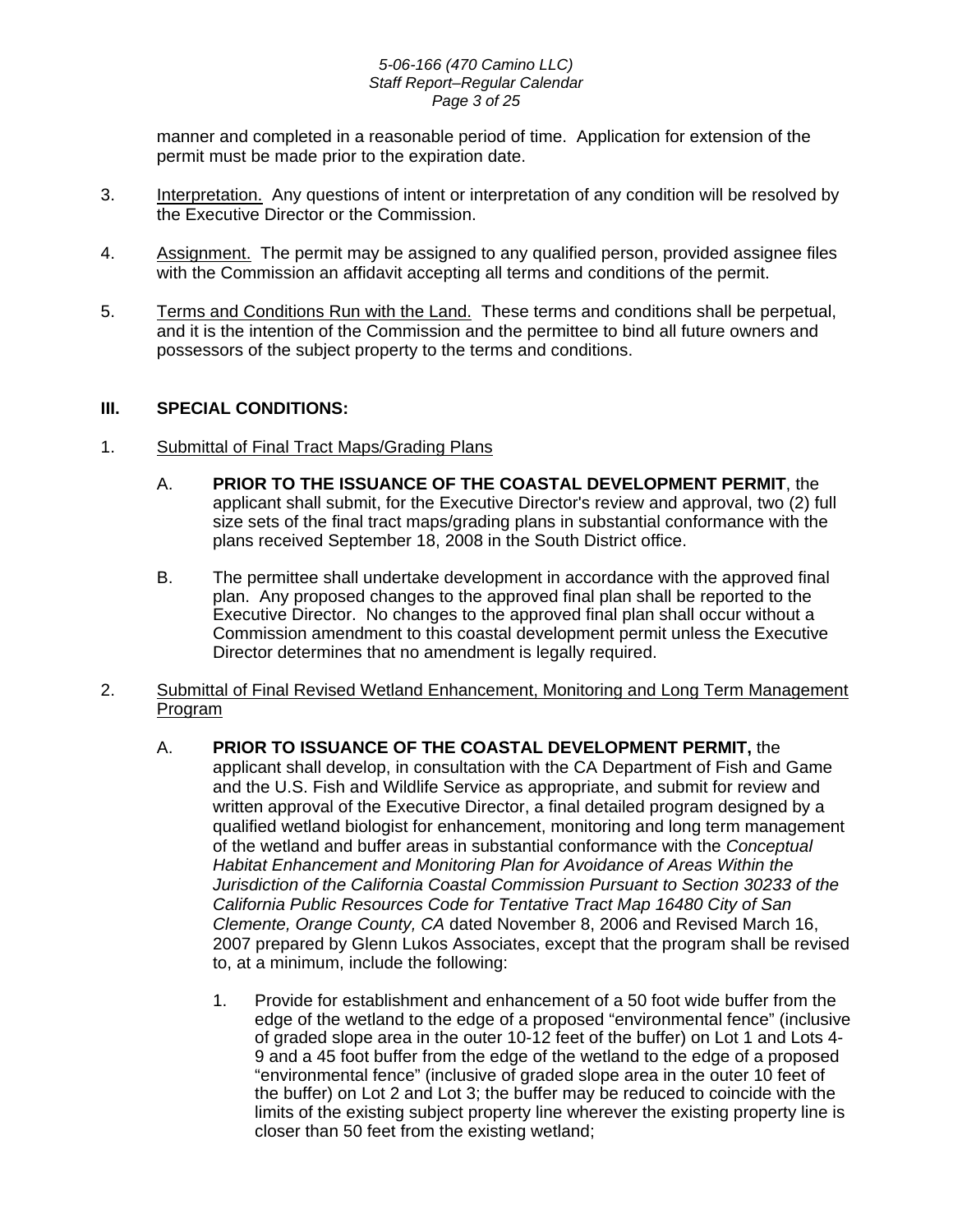#### *5-06-166 (470 Camino LLC) Staff Report–Regular Calendar Page 4 of 25*

- 2. Provisions that assure that all runoff from the developed site that is directed toward the wetlands enhancement and buffer area shall be filtered prior to discharge into the wetlands and buffer area;
- 3. Plans for site preparation and invasive plant removal;
- 4. Restoration plan including planting design, plant palette, source of plant material, plant installation, erosion control;
- 5. Final Success Criteria including target vegetation cover, target species composition, target wildlife usage and methods of monitoring;
- 6. Provisions for assessing the initial biological and ecological status of the "as built" enhancement site within 30 days of establishment of the site in accordance with the approved enhancement, monitoring and management program. The assessment shall include an analysis of the attributes that will be monitored pursuant to the program, with a description of the methods for making that evaluation.
- 7. Provisions for monitoring and remediation of the enhancement site in accordance with the approved final enhancement, monitoring and management program for a period of five years or until it has been determined that success criteria have been met, whichever comes first.
- 8. Provisions for submission of annual reports of monitoring results to the Executive Director for the duration of the required monitoring period, beginning the first year after submission of the "as-built" assessment. Each report shall include copies of all previous reports as appendices. Each report shall be a cumulative report that summarizes all previous reports. Each report shall also include a "Performance Evaluation" section where information and results from the monitoring program are used to evaluate the status of the wetland enhancement project in relation to the performance standards.
- 9. Provisions for final monitoring for success after at least three years after end of all remediation and maintenance activities other than weeding.
- 10. Provisions for submission of a final monitoring report to the wetland enhancement site conforms to the goals, objectives, and performance standards set forth in the approved final enhancement program. The report must address all of the monitoring data collected over the monitoring period.
- 11. The permittee shall implement a long term perpetual management, maintenance and monitoring plan for the wetland and buffer area. The goal of the long term plan shall be to preserve the enhanced wetland and buffer area in its enhanced condition. The plan shall include a description of the perpetual management, maintenance and monitoring actions. The landowner(s) shall provide funding adequate to achieve the goal of the plan.
- B. If the final report indicates that the enhancement has been unsuccessful, in part, or in whole, based on the approved performance standards, the applicant shall submit within 90 days a revised or supplemental enhancement program to compensate for those portions of the original program which did not meet the approved performance standards. The revised enhancement program, if necessary, shall be processed as an amendment to this coastal development permit.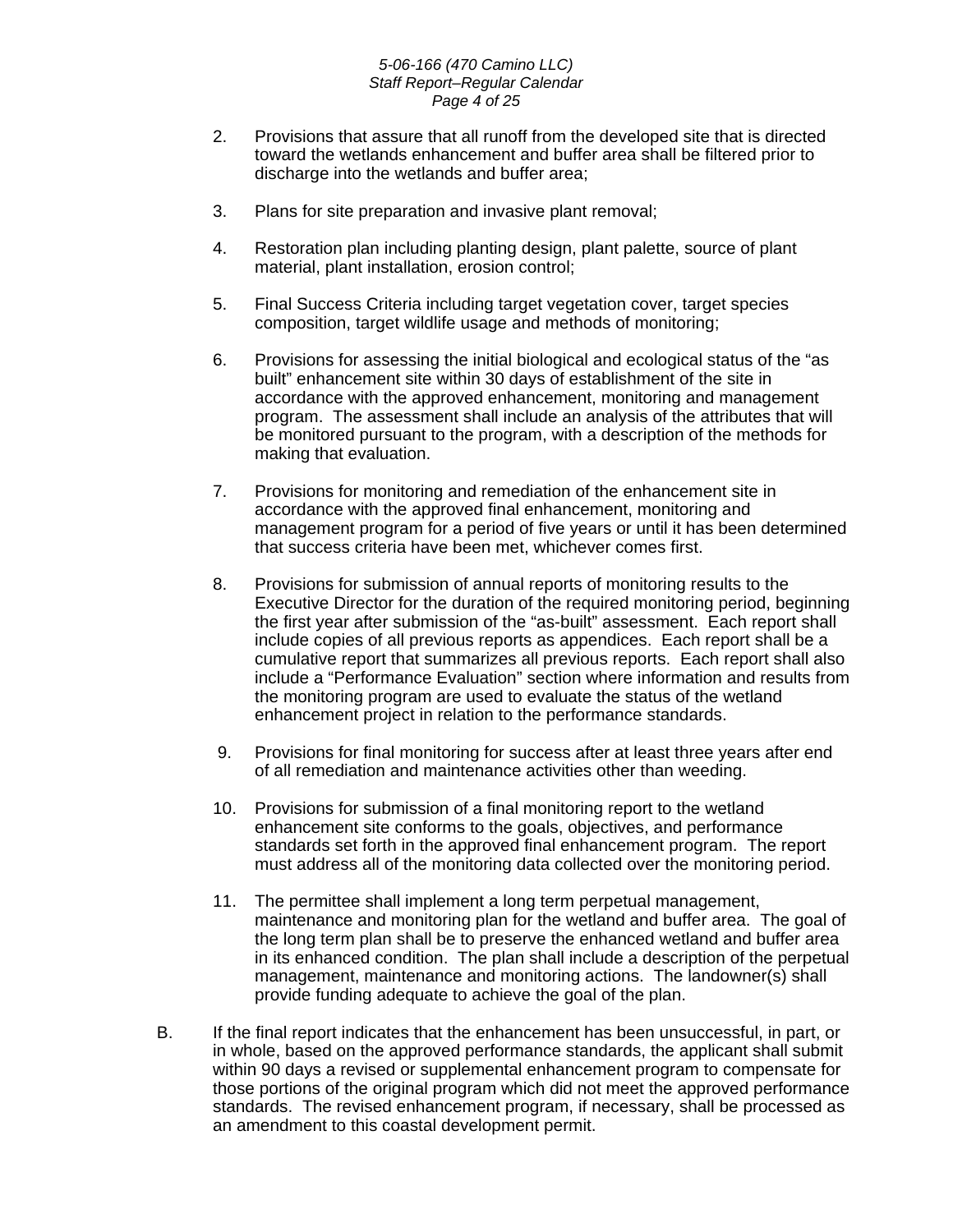#### *5-06-166 (470 Camino LLC) Staff Report–Regular Calendar Page 5 of 25*

C. The permittee shall enhance, monitor and manage the wetland and buffer area in accordance with the approved program, including any revised program approved by the Commission or its staff. Any proposed changes to the approved program shall be reported to the Executive Director. No changes to the approved program shall occur without a Commission amendment to this coastal development permit unless the Executive Director determines that no amendment is legally required.

# 3. Final Revised Water Quality Management Plan

- A. **PRIOR TO ISSUANCE OF THE COASTAL DEVELOPMENT PERMIT,** the applicant shall submit a final Water Quality Management Plan (WQMP) designed to mitigate stormwater runoff and nuisance flow from development on Tentative Tract No. 16480. The final WQMP shall include structural and non-structural Best Management Practices (BMPs) designed to control the volume, velocity and pollutant load of stormwater and nuisance runoff leaving the developed site. The final plan shall demonstrate substantial conformance with the Water Quality Management Plan (WQMP), Tentative Tract No. 16480, prepared by Toal Engineering, Inc., dated June 30, 2006, and the following requirements:
	- 1. Post-development peak runoff rates and average volume from the developed site shall not exceed pre-development levels for the 2-year 24-hour storm runoff event;
	- 2. Post-construction treatment control BMPs shall be designed to mitigate (treat, infiltrate or filter) stormwater runoff from each storm event, up to and including the 85th percentile, 24-hour storm event for volume-based BMPs, and/or the 85th percentile, 1-hour storm event, with an appropriate safety factor, for flow-based BMPs;
	- 3. BMPs to achieve the requirements of items 1 and 2 above shall include, where feasible, but are not limited to: a) use of efficient irrigation systems; b) use of drought tolerant or native planting material in common areas; c) regular street sweeping (vacuum regenerative type); d) use of detention basins and/or an energy dissipater in association with any discharges to wetland areas; e) use of alternative materials for surfaces such as porous materials (crushed gravel, concrete grid, cobblestones) to allow increased percolation of runoff into the ground; f) minimization of the quantity of paved surfaces by vegetating or using permeable material in roadway medians and in all setbacks; g) direction of runoff to permeable areas, where feasible;
	- 4. The approved WQMP shall be implemented prior to or concurrent with the grading forthe proposed residential land division. The approved BMPs and other measures included in the final WQMP shall be in place and functional prior to the issuance of the first residential building permit within Tentative Tract No. 16480.
	- 5. All structural and non-structural BMPs shall be maintained in a functional condition throughout the life of the approved development. Maintenance activity shall be performed according to the recommended maintenance specifications contained in the California Stormwater BMP Handbooks (California Stormwater Quality Task Force, 1993) for selected BMPs. At a minimum, maintenance shall include the following: (i) all structural BMPs shall be inspected, cleaned and repaired, as needed prior to the onset of the storm season, no later than October 1st of each year and (ii) should any of the project's surface or subsurface drainage/filtration structures or other BMPs fail or result in increased erosion, the applicant/landowner or successor-in-interest shall be responsible for any necessary repairs to the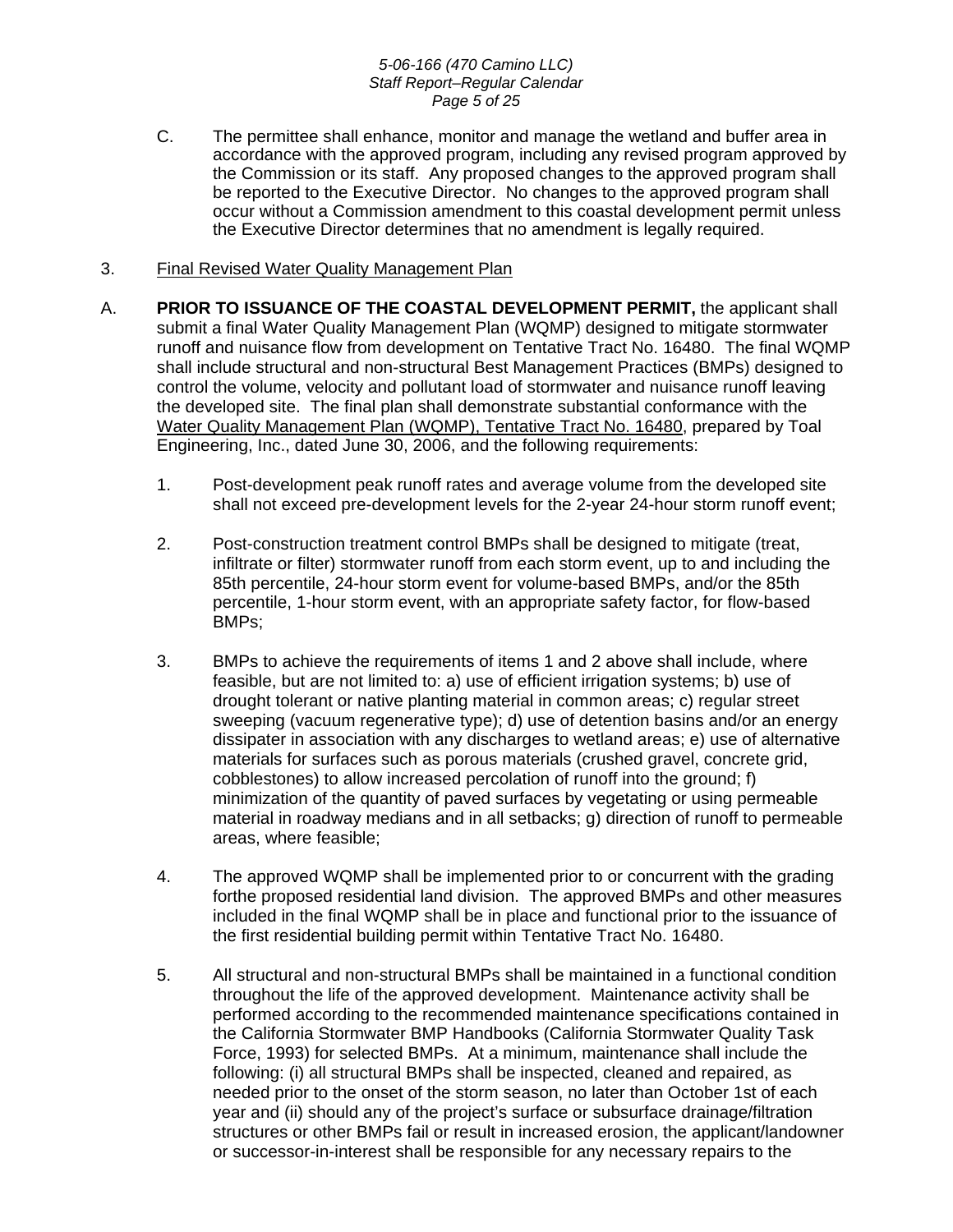#### *5-06-166 (470 Camino LLC) Staff Report–Regular Calendar Page 6 of 25*

drainage/filtration system and restoration of the eroded area. Should repairs or restoration become necessary, prior to commencement of such repair or restoration work, the applicant shall submit a repair and restoration plan to the Executive Director to determine if an amendment or new coastal development permit is required to authorize such work;

- 6. Identification of the party(ies) responsible for, and source of funding for, the ongoing long-term inspection, maintenance and repair of water quality facilities; such responsibility shall preferably be by a common entity (e.g. master homeowner's association), although individual landowners may be identified as partly or solely responsible for all or a portion of the water quality facilities present on their property so long as those responsibilities are clearly defined.
- B. The permittee shall undertake development in accordance with the approved final plan. Any proposed changes to the approved final plan shall be reported to the Executive Director. No changes to the approved final plan shall occur without a Commission amendment to this coastal development permit unless the Executive Director determines that no amendment is legally required.

# 4. Open Space/Habitat Use Restrictions

A. No development, as defined in Section 30106 of the Coastal Act shall occur within the wetland areas and 50 foot buffer (or lesser as provided in Special Condition 2) within the subject property, as shown in Exhibit 4 of the staff report for CDP 5-06-166, except for the following development: grading and construction of drainage structures as approved on the final grading plans approved by the Executive Director in accordance with Special Condition 1, habitat enhancement, monitoring and management in accordance with the final habitat enhancement, monitoring and long term management plan approved by the Executive Director in accordance with Special Condition No. 2.

The following non-routine additional development may be allowed in the areas covered by this condition (#A.) if approved by the Coastal Commission as an amendment to this coastal development permit or a new coastal development permit: habitat enhancement; erosion control and repair.

The lands identified in this restriction shall be maintained by the landowner(s) in perpetuity in accordance with the Final Revised Wetland Enhancement, Monitoring and Long Term Management Program approved by the Executive Director in accordance with Special Condition No. 2.

B. **PRIOR TO ISSUANCE OF THE COASTAL DEVELOPMENT PERMIT**, the landowner(s) shall execute and record document(s) in a form and content acceptable to the Executive Director, restricting use and enjoyment of the area of land identified in subsection A of this condition. The recorded document(s) described above shall reflect the restrictions identified in subsection A of this condition.

 The recorded document(s) shall include legal descriptions and graphic depictions, prepared by a licensed surveyor, of both the entire project site and the restricted area. The restriction shall be recorded free of prior liens and encumbrances that the Executive Director determines may affect the enforceability of the restriction. The deed restriction shall run with the land, binding all successors and assigns. This deed restriction shall not be removed or changed without a Commission amendment to this coastal development permit.

5. Future Improvements/Change in Use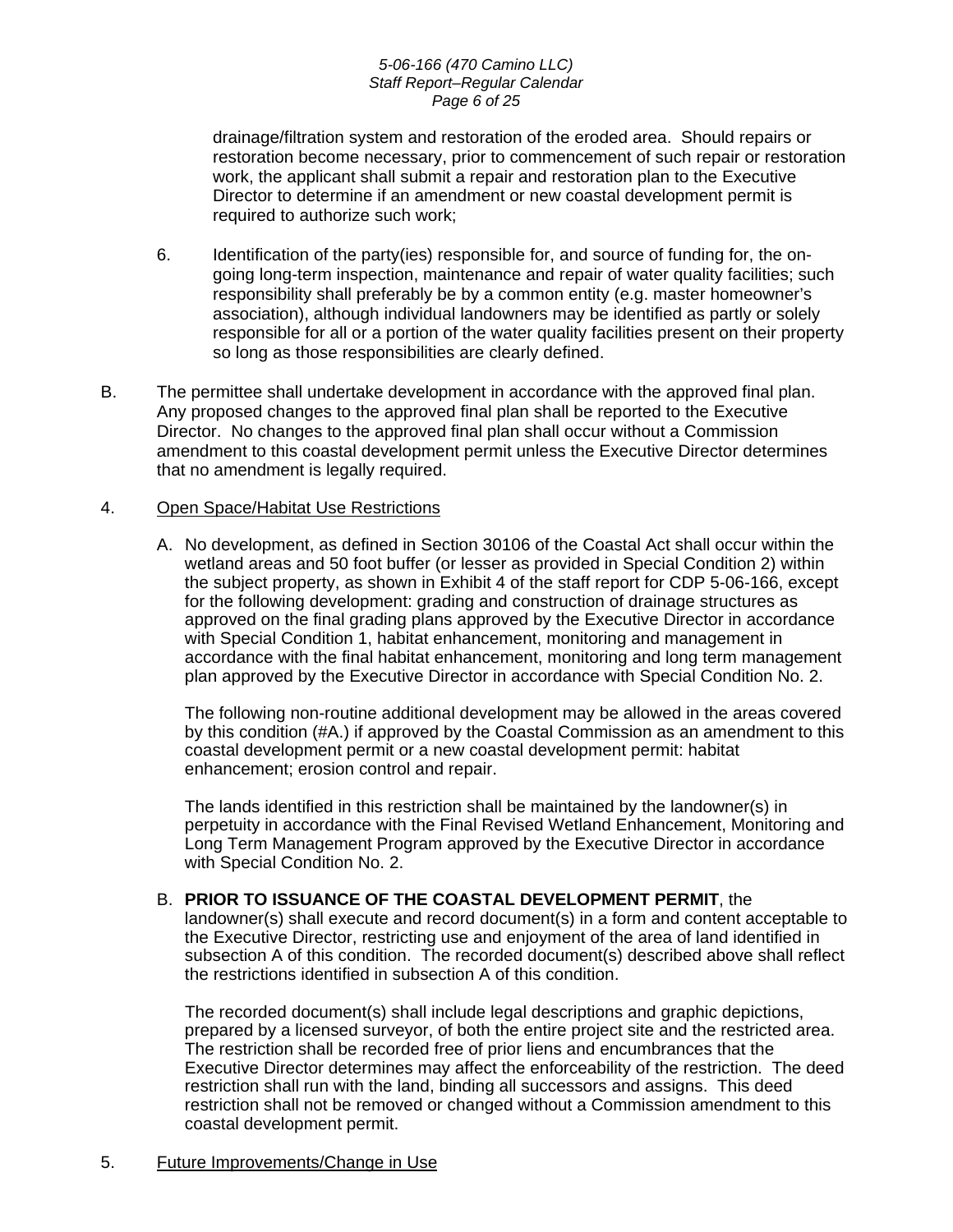#### *5-06-166 (470 Camino LLC) Staff Report–Regular Calendar Page 7 of 25*

 This permit is only for the development described in Coastal Development Permit No. 5-06- 166. Additional development, such as but not limited to construction of residences and associated structures and landscaping shall require an amendment to Permit No. 5-06-166 from the Commission or shall require an additional coastal development permit from the Commission or from the applicable certified local government. In addition, pursuant to Title 14 California Code of Regulations Section 13253(b)(6), the exemptions otherwise provided in Public Resources Code Section 30610 (a) shall not apply to the entire parcel. Accordingly, any future improvements to the development authorized by this permit, including but not limited to repair and maintenance activities identified as requiring a permit in Public Resources Section 30610(d) and Title 14 California Code of Regulations Sections 13252(a)-(b), shall require an amendment to Permit No. 5-06-166 from the Commission or shall require an additional coastal development permit from the Commission or from the applicable certified local government.

# 6. Covenants, Conditions and Restriction (CC&R'S)

- A. Consistent with the applicant's proposal, the applicant shall establish covenants, conditions and restrictions (CC&R's), or an equivalent thereof, for the proposed residential lots to, among other things, address ownership and management of the wetland area and buffer and water quality management system. The CC&R's shall reflect the following requirements of this coastal development permit: 1) The location and presence of an area of land described in Special Condition 4 restricted for wetlands enhancement, monitoring and long term maintenance; 2) the existence of a wetlands enhancement, monitoring and long term maintenance program required pursuant to Special Condition 2 of this permit with which the landowners are required to comply including but not limited to requirements to fund implementation and maintenance pursuant to the plan in perpetuity; 3) the existence of a water quality management plan required pursuant to Special Condition 3 of this permit with which the landowners are required to comply including but not limited to requirements to fund implementation and maintenance pursuant to the plan in perpetuity; 4) the presence and content of a requirement identified in Special Condition 5 of the permit regarding the need to obtain a coastal development permit for future development; 5) the requirements related to construction phasing identified in Special Condition 7 of the permit; 6) the requirements related to walls, fences, gates, safety devices and boundaries identified in Special Condition 9 of this permit; 7) the requirements related to lighting identified in Special Condition 10 of this permit; 8) the requirements related to inspection of the site identified in Special Condition 11 of this permit; and 9) the requirements identified in Special Condition 12 of this permit.
- B. The CC&R's shall indicate that the wetland and buffer areas shall be maintained by a common entity (e.g. master homeowner's association) in accordance with the wetlands enhancement, monitoring and long term maintenance plan required pursuant to Special Condition 2 of this permit. Funding shall be identified that is adequate to achieve the goals of the plan.
- C. Consistent with the applicant's proposal, as soon as a homeowner's association or similar entity comprised of the individual owners of the residential lots is created, the applicant shall transfer responsibility for the wetland and buffer areas to that entity.
- D. **PRIOR TO ISSUANCE OF THE COASTAL DEVELOPMENT PERMIT,** and prior to recordation of any CC&R's, parcel maps or tract maps associated with the approved project, said CC & R's and Tract and parcel maps shall be submitted to the Executive Director for review and approval. The Executive Director's review shall be for the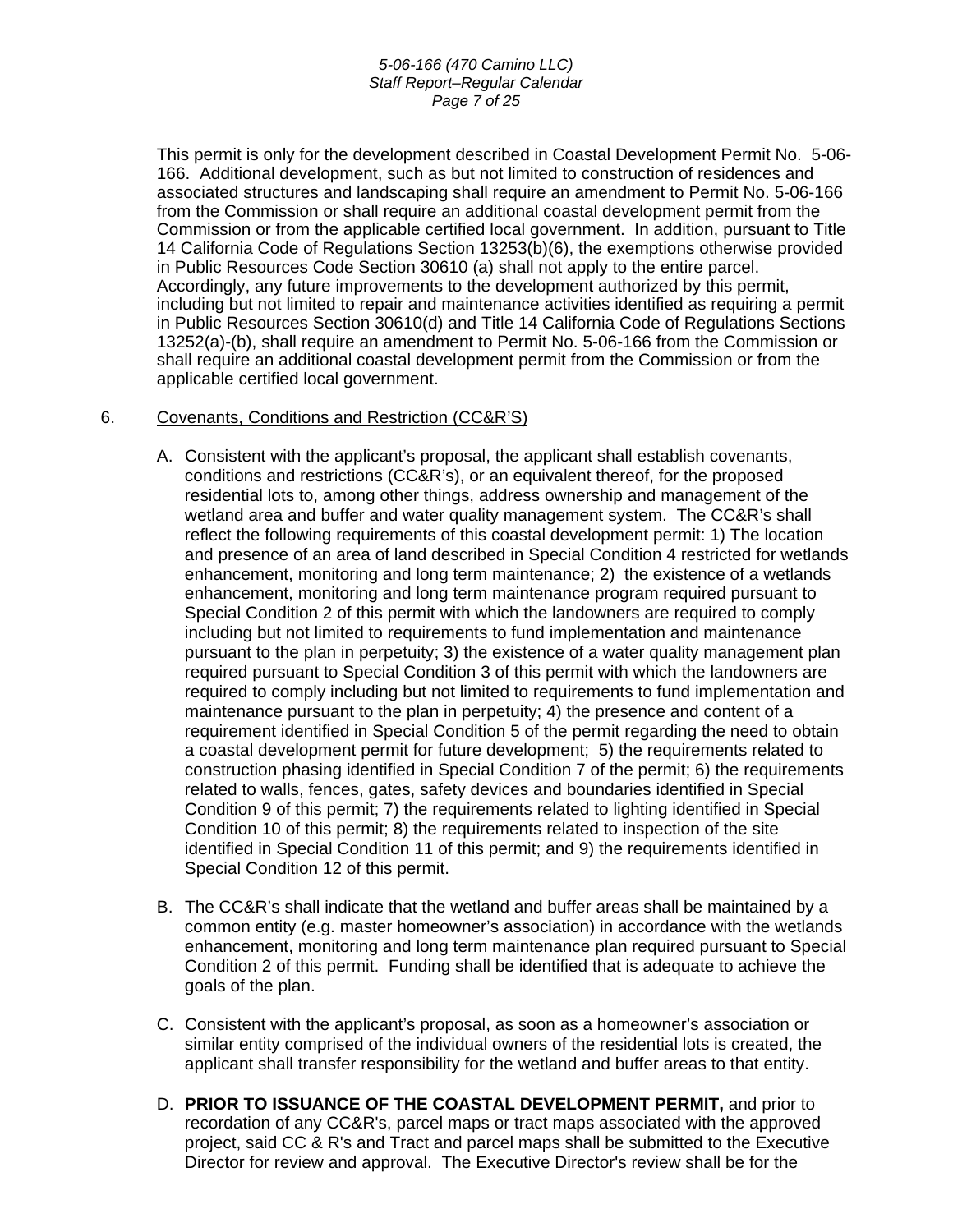#### *5-06-166 (470 Camino LLC) Staff Report–Regular Calendar Page 8 of 25*

purpose of insuring compliance with the standard and special conditions of this coastal development permit. Any CC & R's, parcel map conditions or notes, or tract map provisions which the Executive Director determines are not consistent with any of the Conditions of this permit shall be modified to be consistent before recordation.

E. Simultaneous with the recording of the final tract map(s) approved by the Executive Director, the permittee shall record the covenants, conditions and restrictions approved by the Executive Director, against the property.

# 7. Construction/Development Phasing

Wetlands enhancement shall commence prior to or concurrent with any grading approved by this permit and prior to recordation of the final tract map, in accordance with the enhancement, monitoring and long term maintenance plan required pursuant to Special Condition 2 of this permit. The initial phase of wetlands enhancement shall be completed prior to commencement of any future development, including but not limited to construction of any residence.

# 8. Storage of Construction Materials, Mechanized Equipment and Removal of Construction Debris

The permittee shall comply with the following construction-related requirements:

- (a) No construction materials, debris, or waste shall be placed or stored where it may enter the storm drain system leading to the Pacific Ocean;
- (b) Any and all debris resulting from construction activities shall be removed from the project site within 24 hours of completion of the project;
- (c) Erosion control/sedimentation Best Management Practices (BMP's) shall be used to control sedimentation impacts to coastal waters during construction. BMPs shall include, but are not limited to: placement of sand bags around drainage inlets to prevent runoff/sediment transport into the storm drain system and a pre-construction meeting to review procedural and BMP guidelines;
- (d) Construction debris and sediment shall be removed from construction areas each day that construction occurs to prevent the accumulation of sediment and other debris which may be discharged into coastal waters. Debris shall be disposed of outside the coastal zone, as proposed by the applicant.

# 9. Walls, Fences, Gates, Safety Devices and Boundaries

A. Walls, fences, gates, safety devices and boundary treatments within or controlling access to wetland and buffer areas. Where the backyards of residences abut wetland and wetland buffer areas, there shall be walls, fences, gates, safety devices and boundary treatments, as necessary, to contain domestic animals within the residential area and exclude such animals from the wetland and buffer area. **PRIOR TO ISSUANCE OF THE COASTAL DEVELOPMENT PERMIT, the permittee shall submit** final revised plans showing the location, design, height and materials of all walls, fences, gates, safety devices and boundary treatments for the review and approval of the Executive Director. Said plans shall be accompanied by an analysis of the wall, fence, gate and boundary treatment plan prepared by a qualified biologist which documents that the modified walls, fences, gates and safety barriers and boundary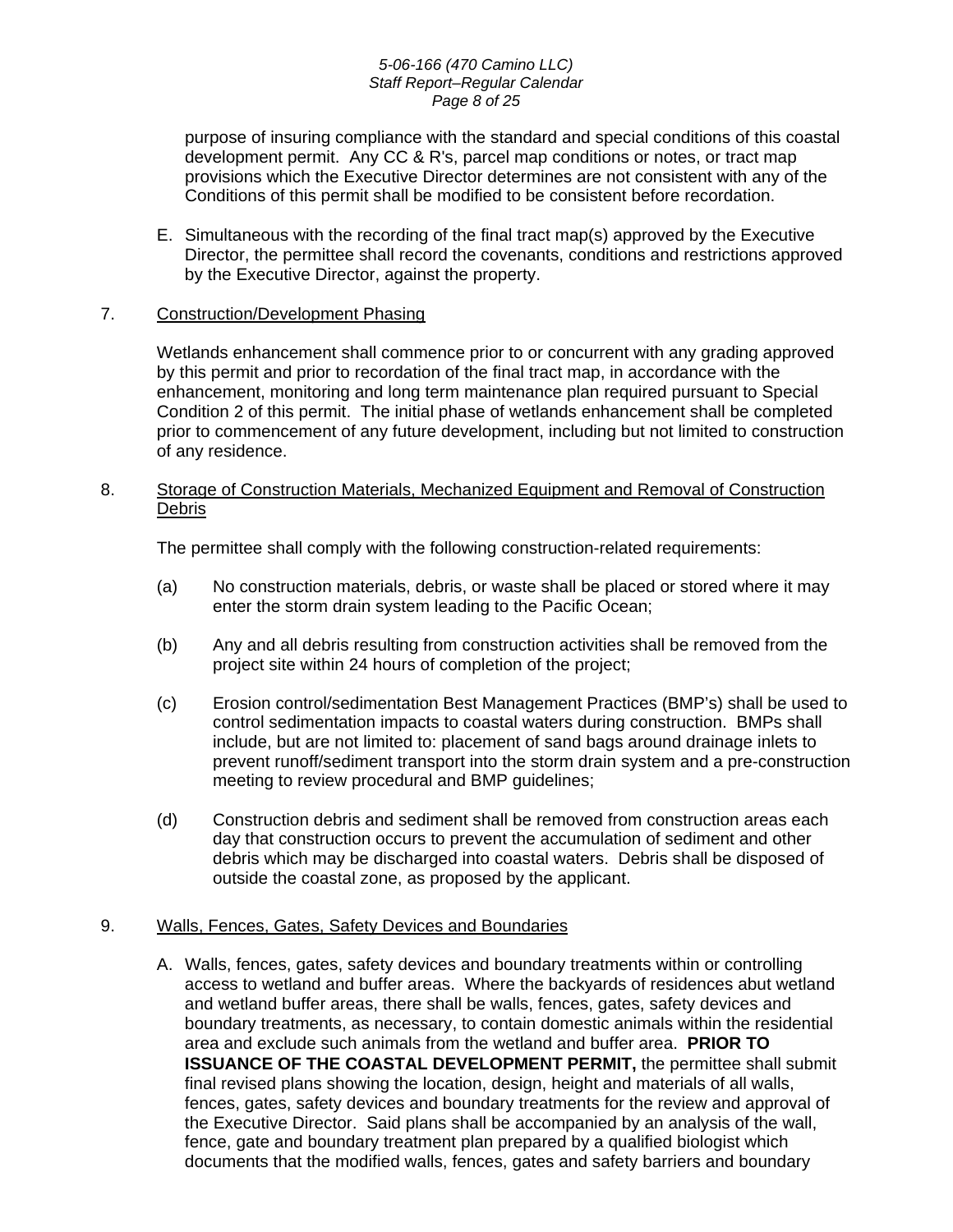#### *5-06-166 (470 Camino LLC) Staff Report–Regular Calendar Page 9 of 25*

treatments will minimize the uncontrolled entry of domesticated animals into wetland areas. The plans shall have received prior review and approval by the City of San Clemente, the California Department of Fish and Game and the United States Fish and Wildlife Service.

- B. Along with the requirements of subsection A of this condition, walls, fences, and gates subject to this permit shall use materials designed to minimize bird-strikes with the wall, fence, or gate. Material selection and structural design shall be made in consultation with a qualified project biologist, the California Department of Fish and Game and the United States Fish and Wildlife Service (herein 'Resource Agencies'), and the Executive Director of the Commission. Such materials may consist, all or in part, of wood; wrought iron; frosted or partially-frosted glass, plexiglass or other visually permeable barriers that are designed to prevent creation of a bird strike hazard. Clear glass or plexiglass shall not be installed unless appliqués (e.g. stickers/decals) designed to reduce bird-strikes by reducing reflectivity and transparency are also used. Any appliqués used shall be installed to provide coverage consistent with manufacturer specifications (e.g. one appliqué for every 3 foot by 3 foot area) and the recommendations of a qualified project biologist, the Resources Agencies and Executive Director. Use of opaque or partially opaque materials is preferred to clean glass or Plexiglas and appliqués. All materials and appliqués shall be maintained throughout the life of the development to ensure continued effectiveness at addressing bird strikes and shall be maintained at a minimum in accordance with manufacturer specifications and as recommended by a qualified project biologist, the Resources Agencies and the Executive Director. **PRIOR TO ISSUANCE OF THE COASTAL DEVELOPMENT PERMIT,** the permittee shall submit final revised plans showing the location, design, height and materials of all walls, fences, and gates for the review and approval of the Executive Director. Said plans shall reflect the requirements of this special condition and be accompanied by an analysis of the wall, fence, and gate plan prepared by a qualified biologist which documents that the modified walls, fences, and gates will minimize bird-strikes. The plans shall have received prior review and approval by the City of San Clemente and the Resource Agencies.
- C. The permittee shall undertake development in accordance with the approval final plans. Any proposed changes to the approved final plans shall be reported to the Executive Director. No changes to the approved final plans shall occur without a Commission amendment to this coastal development permit unless the Executive Director determines that no amendment is legally required.

# 10. Lighting

- A. All lighting within any future development shall be directed and shielded so that light is directed away from wetlands. Furthermore, no skyward-casting lighting shall be used. The lowest intensity lighting shall be used that is appropriate to the intended use of the lighting. **PRIOR TO ISSUANCE OF THE COASTAL DEVELOPMENT PERMIT**, the permittee shall submit, for the review and approval of the Executive Director, revised plans to protect the wetlands from light generated by the project. The lighting plan to be submitted to the Executive Director shall be accompanied by an analysis of the lighting plan prepared by a qualified biologist which documents that the lighting plan is effective at preventing lighting impacts upon adjacent environmentally sensitive habitat.
- B. The permittee shall undertake development in accordance with the approved final plans. Any proposed changes to the approved final plans shall be reported to the Executive Director. No changes to the approved final plans shall occur without a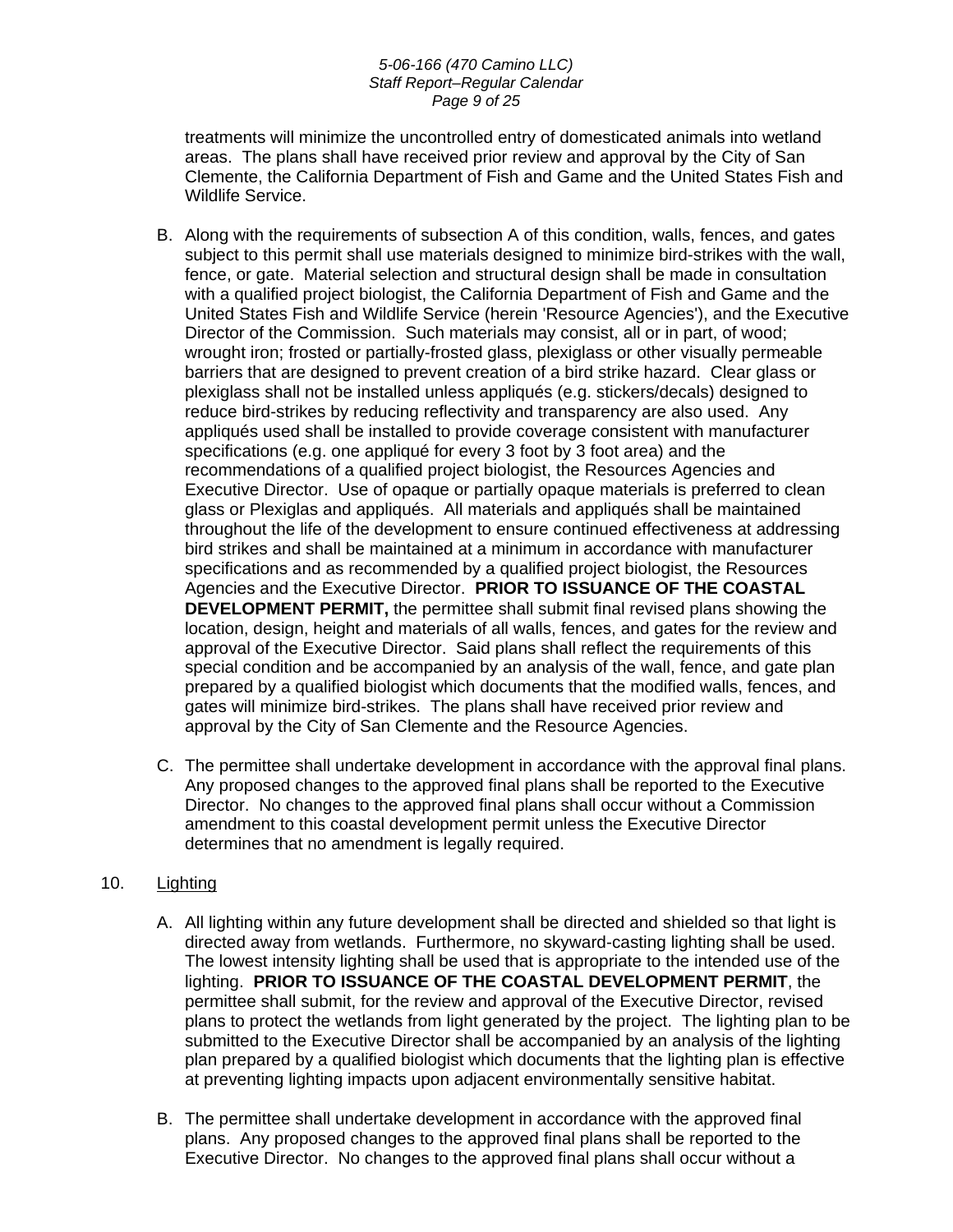#### *5-06-166 (470 Camino LLC) Staff Report–Regular Calendar Page 10 of 25*

Commission amendment to this coastal development permit unless the Executive Director determines that no amendment is legally required.

# 11. Inspections

The Commission staff shall be allowed to inspect the site and the project during its development and/or post-construction, subject to 24-hour advance notice.

# 12. Permit Compliance

 All development must occur in strict compliance with the proposal as set forth in the application for permit, subject to any special conditions set forth herein. Any deviation from the approved plans must be reviewed and approved by the Executive Director and may require Commission approval.

# **IV. FINDINGS AND DECLARATIONS:**

The Commission hereby finds and declares:

# **A. PROJECT LOCATION AND DESCRIPTION**

The proposed project site is located at 470 Camino San Clemente in the City of San Clemente, Orange County (Exhibits 1 & 2). The project is located at the intersection of Camino San Clemente and Via Socorro and is bordered to the north by Via Socorro, to the south by The Church of Latter Day Saints, to the east by Shorecliffs Middle School, and to the west by Camino San Clemente. The 125,020 square foot lot (2.87 acres) gently slopes southerly to an existing drainage course that enters the site at the northeast corner via a concrete culvert and is supported by water flows from the adjacent Shorecliffs Middle School (Exhibit 1). The drainage travels southwest for approximately 550 linear feet before exiting the site via a concrete culvert that passes below Camino San Clemente and ultimately into the Pacific Ocean. Surrounding development consists of single-family and multi-family residences. The nearest public access to the beach is available at the Poche Beach access point, approximately one mile south of the subject site (Exhibit 3). Future accessways and parks will be available at the nearby Marblehead site once that development is completed. The subject site is designated as Residential Medium Low Density in the certified Land Use Plan, and the proposed project is consistent with this designation.

The applicant proposes to subdivide an existing 125,020 sq. ft. vacant lot into nine lots approximately 13,000 sq. ft. each with elevation ranges from approximately 140 to 180 feet above sea level. Proposed grading consists of approximately 13,470 cubic yards to construct a building pad with a 2:1 maximum slope gradient to direct site runoff toward area drains at the rear of each lot. The applicant is also proposing a habitat enhancement plan for an existing wetland area at the rear of the lots, and a Water Quality Management Plan (WQMP) with water treatment BMPs intended to serve the developed sites. The project does not include construction of any buildings, flatwork, walls or other improvements on site. Those future structures will require separate authorization from the Commission. Authorization for construction of any new single residences on the newly subdivided lots is not provided under City of San Clemente Categorical Exclusion Order E-81-2 adopted by the Commission in 1981 because the exclusion does not apply to lots that were not in existence at the time it was approved. The subdivision of land is also not covered under Categorical Exclusion E-81-2, therefore Commission approval of the land division and grading is required. The proposed tentative tract map/grading plan is included as Exhibit 4.

# Tentative Tract Map/Grading Plan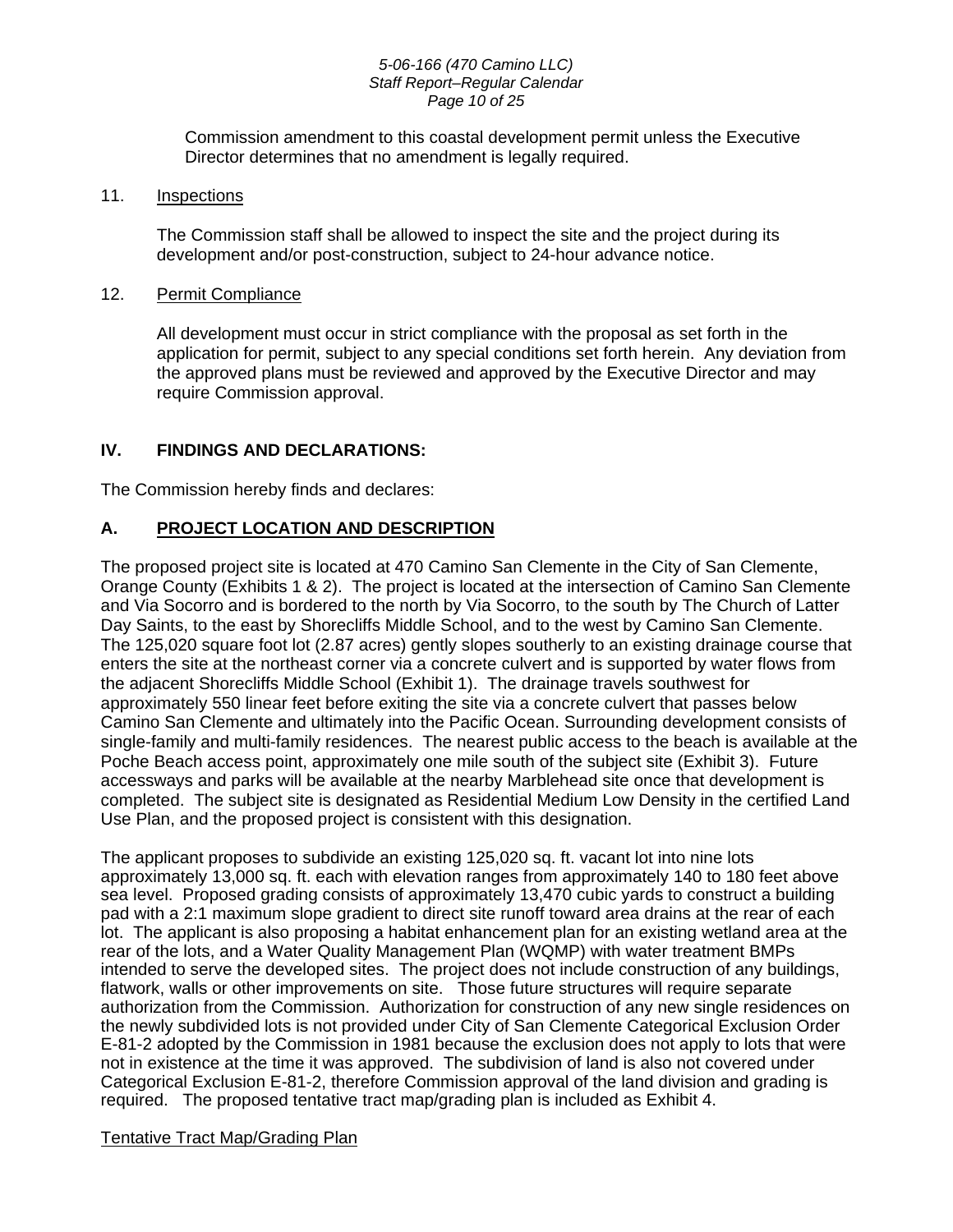#### *5-06-166 (470 Camino LLC) Staff Report–Regular Calendar Page 11 of 25*

The existing 125,020 sq. ft. (2.87) lot is currently vacant undeveloped land consisting primarily of ruderal vegetation and an approximately 550 linear feet drainage course with wetland soils and vegetation. A total of 13,470 cu. yds. of grading is proposed, 8,470 cu. yds of cut, 5,820 cu. yds for export, 5,000 cu. yds. of over-excavation, 1,300 cu. yds. of fill, and approximately 1,380 cu. yds. of shrinkage. As proposed, land division and grading activities will create pads ranging in size from approximately 12,892 to 15,085 sq. ft. for nine single-family residential lots.

As proposed, the project site and grading plans avoid impacts to coastal wetlands by providing a 50 foot buffer on 7 of the 9 proposed lots and a 45 foot buffer on 2 of the 9 lots from the wetland area to a proposed environmental fence including a graded slope on the outer 10-12 feet of the buffer leading to the environmental fence. Furthermore, the applicant is proposing a habitat enhancement and monitoring plan to enhance the wetland area, expand a transitional riparian/wetland habitat zone and establish a buffer of native shrubs and herbs. In addition, the applicant is proposing a conservation easement over the southern portion of the 2.87 acre site where the habitat enhancement is proposed as indicated on the tentative tract map (Exhibit 4).

# Habitat Enhancement Plan

The proposed wetland enhancement program is contained in the document titled *Conceptual Habitat Enhancementof Areas Within the Jurisdiction of The California Coastal Commission Pursuant to Section 30233 of the California Pubic Resources Code, Tentative Tract Map 16480, San Clemente, CA* prepared by Glenn Lukos Associates dated November 8, 2006 and Revised March 16, 2007 and received in the Commission's South Coast District Office on November 28, 2007. The enhancement program proposes to remove non-native plant species, introduce native wetland plant species to the wetlands, and establish a 25 foot wide buffer of planted native vegetation. The applicant later revised the Tentative Tract Map to include a 45 to 50 foot wide buffer from the proposed development on the lots. Special Condition 1 requires a revised Habitat Enhancement Plan to reflect the revised Tentative Tract Map.

The proposed habitat enhancement plan is outlined below:

- 1. Enhancement of 0.09 acres of jurisdictional wetlands through establishment of a plant palette typical of local wet meadows.
- 2. Expansion of jurisdictional areas through the establishment of an addition 0.14-acre transitional riparian/wetland habitat zone around the existing wetland feature.
- 3. Establishment of an approximately 0.61-acre buffer zone consisting of native shrubs and herbs around the expanded jurisdictional area.

The owner/applicant proposes to be responsible for implementation of the habitat enhancement project and restoration maintenance and monitoring program over a five-year period following completion of plant installation to ensure project success. Proposed success criteria for the first year is a minimum of 35% coverage by native species, third year 50% coverage and fifth year minimum 90% coverage. The applicant proposes to provide annual monitoring reports. No continued maintenance is proposed after the initial 5-year monitoring period or later once the revegetation is considered a success.

# Water Quality Management Plan (WQMP)

A WQMP for Tentative Tract Map No. 16480 prepared by Toal Engineering dated June 30, 2006 describes the proposed site drainage system as including a drain outlet at the rear of each of the proposed nine lots. Each outlet would be fitted with a filter insert for treatment of runoff prior to discharge into the existing wetland drainage. The discharge pipes from each of the drains will outlet on level ground, beyond the toe of the slope to alleviate concerns regarding hillside erosion. The WQMP refers to the wetland as an existing vegetated bio-swale.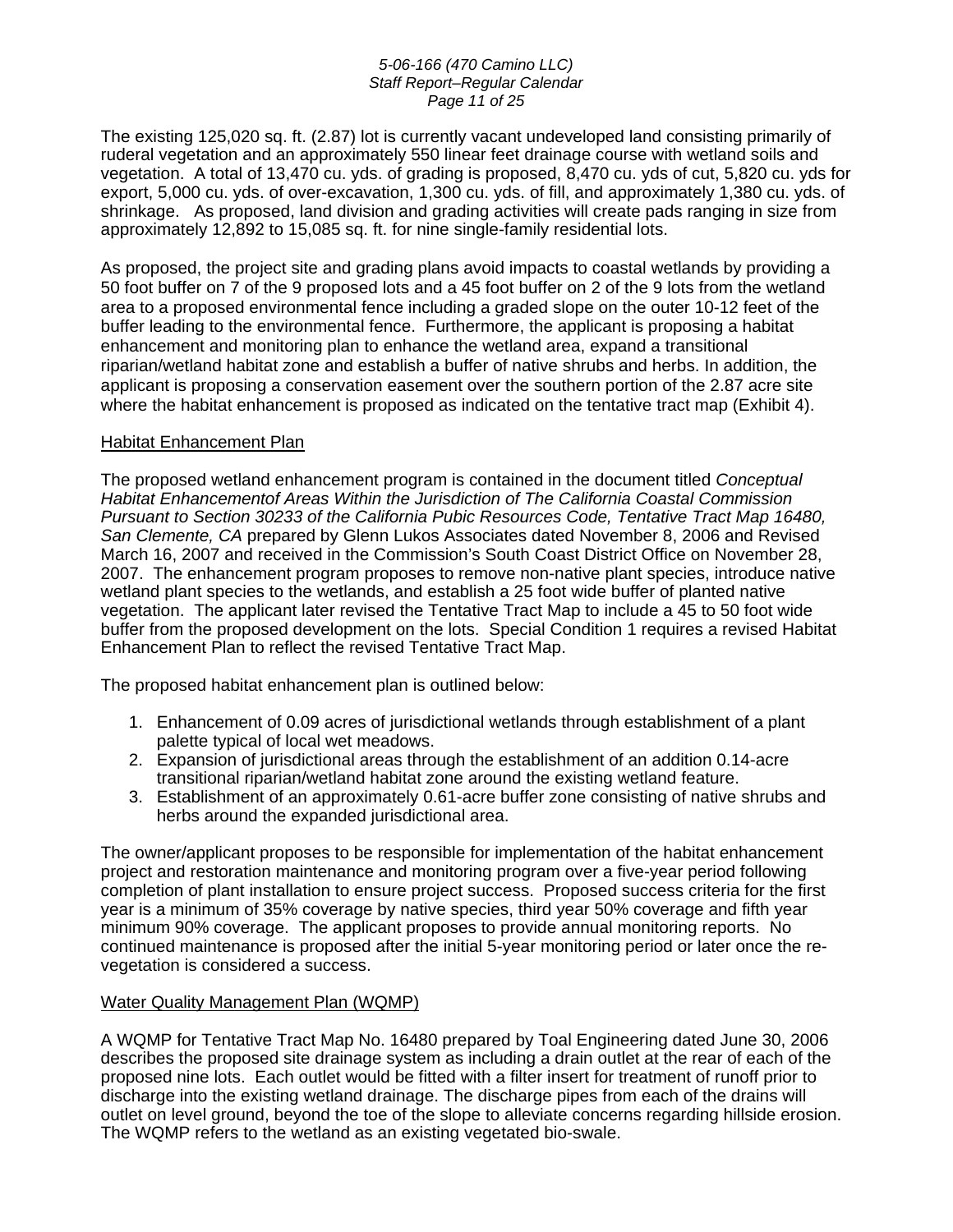# **B. WETLANDS**

Section 30121 of the Coastal Act states:

*"Wetland" means lands within the coastal zone which may be covered periodically or permanently with shallow water and include saltwater marshes, freshwater marshes, open or closed brackish water marshes, swamps, mudflats, and fens.*

Section 30233 (a) of the Coastal Act states,

*(a) The diking, filling, or dredging of open coastal waters, wetlands, estuaries, and lakes shall be permitted in accordance with other applicable provisions of this division, where there is no feasible less environmentally damaging alternative, and where feasible mitigation measures have been provided to minimize adverse environmental effects, and shall be limited to the following:* 

- *(1) New or expanded port, energy, and coastal-dependent industrial facilities, including commercial fishing facilities.*
- *(2) Maintaining existing, or restoring previously dredged, depths in existing navigational channels, turning basins, vessel berthing and mooring areas, and boat launching ramps.*
- *(3) In wetland areas only, entrance channels for new or expanded boating facilities; and in a degraded wetland, identified by the Department of Fish and Game pursuant to subdivision (b) of Section 3041l, for boating facilities if, in conjunction with such boating facilities, a substantial portion of the degraded wetland is restored and maintained as a biologically productive wetland. The size of the wetland area used for boating facilities, including berthing space, turning basins, necessary navigation channels, and any necessary support service facilities, shall not exceed 25 percent of the degraded wetland.*
- *(4) In open coastal waters, other than wetlands, including streams, estuaries, and lakes, new or expanded boating facilities and the placement of structural pilings for public recreational piers that provide public access and recreational opportunities.*
- *(5) Incidental public service purposes, including but not limited to, burying cables and pipes or inspection of piers and maintenance of existing intake and outfall lines.*
- *(6) Mineral extraction, including sand for restoring beaches, except in environmentally sensitive areas.*
- *(7) Restoration purposes.*
- *(8) Nature study, aquaculture, or similar resource dependent activities.*

Section 30250(a) of the Coastal Act states, in pertinent part,

*New residential, commercial, or industrial development, except as otherwise provided in this division, shall be located within, contiguous with, or in close proximity to, existing developed areas able to accommodate it or, where such areas are not able to accommodate it, in other areas with adequate public services and where it will not have significant adverse effects, either individually or cumulatively, on coastal resources.*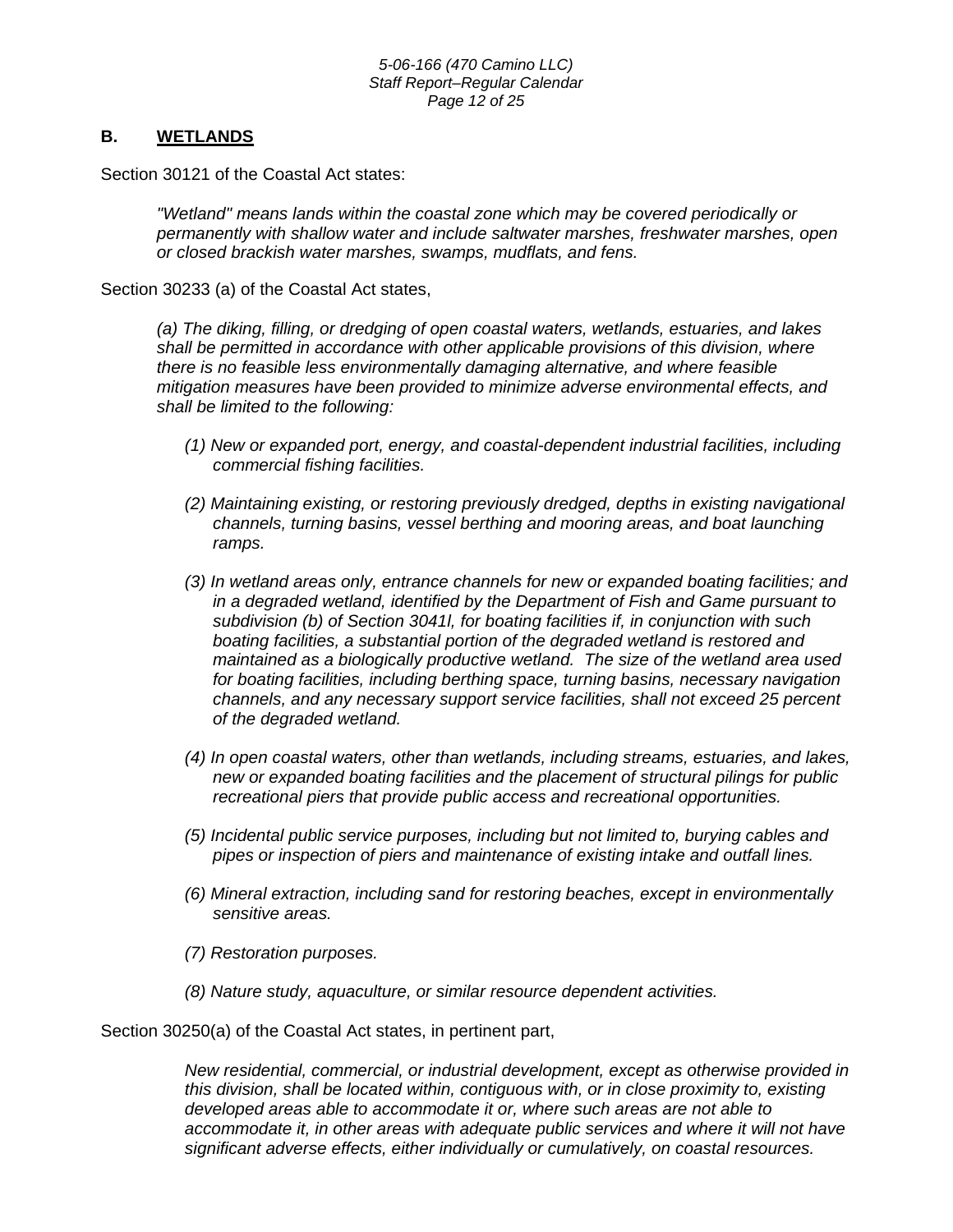#### *5-06-166 (470 Camino LLC) Staff Report–Regular Calendar Page 13 of 25*

There are no specific policies in the certified San Clemente LUP regarding wetland protection or setbacks located outside of canyons.

As described previously, the applicant proposes to subdivide the subject vacant site into nine lots for residential development purposes. The biological impact analysis submitted by the applicant identified the existence of wetland and riparian areas on the subject site. Once divided, the wetland would cross over the nine proposed lots. A 25 foot buffer is proposed between the edge of the wetlands and proposed grading, then an extra 25 foot buffer to an environmental fence dividing the proposed residential uses on each site to the wetlands. Thus, no direct impacts to wetlands are proposed.

One of the main reasons for preserving, expanding, and enhancing Southern California's remaining wetlands is because of their important ecological function. First and foremost, wetlands provide critical habitat, nesting sites, and foraging areas for threatened or endangered species. Wetlands also serve as migratory resting spots on the Pacific Flyway, a north-south flight corridor extending from Canada to Mexico used by migratory bird species. In addition, wetlands serve as natural filtering mechanisms to help remove pollutants from storm runoff before the runoff enters into streams and rivers leading to the ocean. Further, wetlands serve as natural flood retention areas.

Another critical reason for preserving, expanding, and enhancing Southern California's remaining wetlands is because of their scarcity. As much as 75% of coastal wetlands in southern California have been lost, and, statewide up to 91% of coastal wetlands have been lost.

The Coastal Act defines wetlands as *"...lands within the coastal zone which may be covered periodically or permanently with shallow water...."* The more specific definition adopted by the Commission and codified in Section 13577(b)(1) of Title 14 of the California Code of Regulations defines a wetland as, *"...land where the water table is at, near, or above the land surface long enough to promote the formation of hydric soils or to support the growth of hydrophytes...."* In discussing boundary determinations, the same section of the Regulations specifies that wetlands have a "predominance" of hydrophytic cover or a "predominance" of hydric soils. Although the definition is based on inundation or shallow saturation long enough for anaerobic reducing conditions to develop within the root zone<sup>[1](#page-12-0)</sup>, in practice hydrology is the most difficult wetland indicator to demonstrate. In California, a predominance of hydrophytes or a predominance of hydric soils is taken as evidence that the land was "wet enough long enough" to develop wetland characteristics.

The biological assessments state that a 0.09-acre Coastal Commission jurisdictional wetland and 0.12-acre CDFG jurisdiction area consisting of vegetated riparian habitat which is inclusive of all areas within CCC jurisdiction is present on the subject site. Plant species found include curly dock, southern cattail, alkali bulrush, umbrella sedge, and barnyard grass.Invasive non-native plant species are also present. The main source of water for the wetland in the submitted biological assessment is identified as urban/landscape runoff discharged onto the site from a drainage originating from the adjacent middle school.

During the wetlands delineation by Glenn Lukos Associates the following was observed at the site:

<span id="page-12-0"></span> $\overline{a}$  $1$  As demonstrated by the definitions of hydric soils and hydrophytes: "A hydric soil is a soil that formed under conditions of saturation, flooding, or ponding long enough during the growing season to develop anaerobic conditions in the upper part." National technical committee for hydric soils, October 18, 1994; A hydrophyte is, "Any macrophyte that grows in water or on a substrate that is at least periodically deficient in oxygen as a result of excessive water content...." Environmental Laboratory. 1987. Corps of Engineers Wetland Delineation Manual. U.S. Army Corps of Engineers, Washington, D.C.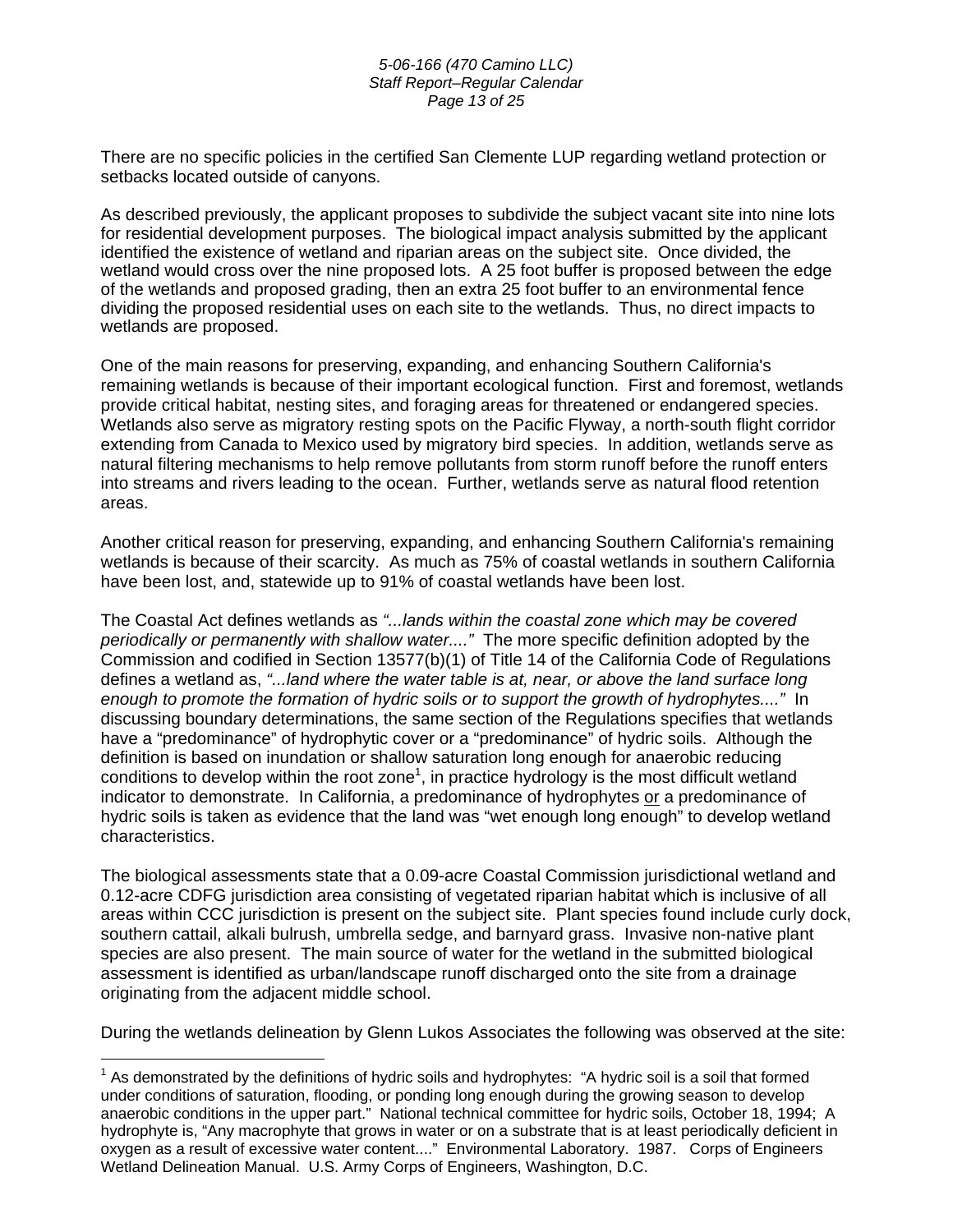#### *5-06-166 (470 Camino LLC) Staff Report–Regular Calendar Page 14 of 25*

*"It appears that some alterations to the drainage course have taken place due to the disked appearance of the streambed and emergence of sporadic hydrophytic vegetation within the disturbed area. Soil pits taken in four separate locations indicate the presence of hydric soils throughout Drainage A. The majority of Drainage A is unvegetated. However, new vegetation (riparian herb) has begun to emerge throughout a large portion of the drainage, consisting of curly dock, southern cattail, alkali bulrush, umbrella sedge, and barnyard grass. Due to the emergence of hydrophytic vegetation throughout the drainage, it is reasonable to assume that the entire length of Drainage A contained a predominance of hydrophytic vegetation prior to its alteration."* 

The Commission's Ecologist/Wetlands Coordinator reviewed the June 27, 2006 report and noted that the delineation did not include upland data points, only data points within the drainage, resulting in a potentially smaller representation of the actual wetland areas. Furthermore, as the wetland area had previously been disked, the potential quality of the habitat could not be assessed. A subsequent Glenn Lukos letter report dated January 29, 2008 was submitted. In that report, the consultants state: *"Due to the clear demarcation of upland and ornamental species on the higher segments of the drainage banks, the wetland boundary was delineated in the initial field visit most likely represents a larger-than-actual wetland footprint should the site be left unmaintained (maintenance, in the form of weed abatement, per City requirements)."*

#### Wetland Ecology and Buffers

Buffer areas are undeveloped lands surrounding wetlands. Buffer areas serve to protect wetlands from the direct effects of nearby disturbance. In addition, buffer areas can provide necessary habitat for organisms that spend only a portion of their life in the wetland such as amphibians, reptiles, birds, and mammals. Buffer areas provide obstructions which help minimize the entry of domestic animals and humans to wetlands. Buffers also provide visual screening between wetland species that are sensitive to human impacts, such as lighting. Buffers can also reduce noise disturbances to wetland species from human development.

The applicant is proposing a habitat enhancement and buffer program as described earlier in this report. The enhancement program proposes to remove non-native plant species, introduce native wetland plant species to the wetlands, and establish a 45 to 50 foot wide buffer of planted native vegetation. A proposed 0.84-acre habitat enhancement is proposed to surround the existing jurisdictional wetland. Site preparation consists of clearing and controlling exotic plants and installation of temporary irrigation. The plant palette for the 0.09-acre "wet meadow" includes irisleaved rush, pickleweed, yerba mansa and salt grass. The plant palette for the 0.14-acre "transitional wetland habitat" includes deergrass, creeping wild rye, alkali heath, Mexican rush and wrinkled rush. The plant palette for the 0.61-acre "native buffer" includes deergrass and alkali heath in the lower banks and purple needlegrass, coast range melic, California box thorn and wishbone bush for the upper banks. A five-year maintenance program is proposed which would include weed control, irrigation, trash removal, protection of seeded and planted areas, plant replacement, fertilization, and erosion control. Annual monitoring reports are proposed. At the end of the monitoring period the applicant is proposing to provide 90 percent relative native plant cover.

Buffer areas need to be of sufficient size to ensure the biological integrity and preservation of the habitat they are designed to protect. The City of San Clemente is the lead agency for purposes of CEQA compliance. The City prepared a Mitigated Negative Declaration for the project requiring mitigation measures to lessen impacts to biological resources, specifically a mitigation measure requiring a 25 foot buffer around the wetland area and a mitigation measure requiring enhancement of the herbaceous riparian vegetation within the expanded wetland and buffer area. However, the Commission's staff biologist finds that a 45 to 50 foot buffer restored to native vegetation is necessary to establish the buffer required to protect the wetland, as is proposed by the applicant. The proposed 45 to 50 foot buffer is less than the 100 foot buffer normally required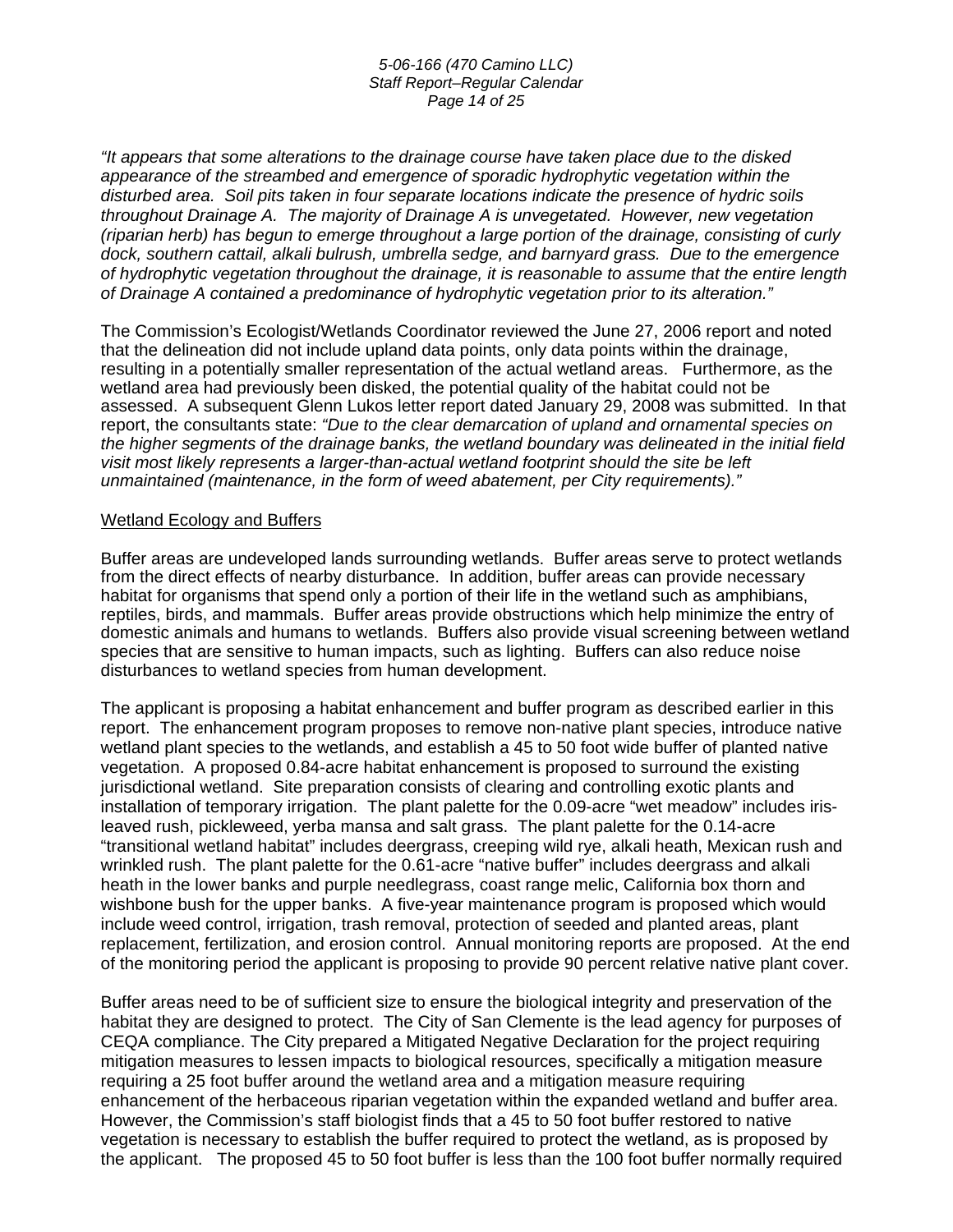#### *5-06-166 (470 Camino LLC) Staff Report–Regular Calendar Page 15 of 25*

by the Commission for wetlands. Smaller wetland buffers are sometimes allowed where it can be demonstrated that a 100-foot wide buffer is not possible due to site-specific constraints and a narrower buffer would amply protect the biological integrity of the wetland given the site-specific characteristics of the resource and of the type and intensity of disturbance. The widest buffer possible should be considered. The Commission's staff biologist reviewed the plan and the biological assessments and determined that, in this case, the proposed 45 to 50 foot buffer is adequate for this site.

The site is currently vacant, therefore, there are no on-site constraints restricting the recovery of the wetlands if left undisturbed (i.e., no disking). The wetlands are currently constrained by the existing church property to the south, thereby restricting wetland recovery efforts to this vacant site. As the site has been disturbed, the quality of the wetlands could not be ascertained, thus the Commission's staff biologist finds that a 45 to 50 foot buffer restored to native vegetation is necessary to establish the necessary buffer required to protect the wetland. There is ample space available on the site to accommodate a 45 to 50 foot buffer on the majority of the proposed lots if the proposed graded slope is also included in the buffer area and still provides significant developable area.

Initially, the applicant was proposing just a 25 foot buffer. The applicant then submitted a revised Tentative Tract Map expanding the buffer to 50 feet on 7 of the 9 lots and to 45 feet on Lot 2 and Lot 3. The two lots are proposed with a smaller 45 foot buffer to accommodate the City's minimum buildable lot requirement in the medium low density zone. The revised Tentative Tract Map therefore requires a revised Habitat Enhancement Plan.

There are no specific policies in the City's certified Land Use Plan (LUP) regarding wetland protection or setbacks. However, the recommended 45 to 50 foot wetland setback is similar to the *"not less than 50 feet from riparian vegetation (Policy VII.15)"* setback policy in the LUP that provides a setback from riparian vegetation in coastal canyons. The purpose of this policy is to prevent new development from encroaching into coastal canyons and protect riparian vegetation; and although the site under consideration is not a coastal canyon lot, it is the same kind of resource that the recommended 50 foot wetland setback aims to protect.

In order to assure that the recommended enhancement and buffer program is implemented, the Commission imposes **Special Conditions 1, 2 and 3** requiring the applicant to submit a final tract map/grading plan, revise the proposed habitat enhancement plan and the final WQMP by implementing a 50-foot buffer on the majority of the proposed lots and a 45-foot buffer on two lots in all of these documents. **Special Condition 7** also requires that the wetland enhancement and buffer program is implemented concurrent with the commencement of grading.

**Special Condition 2** also specifically requires that if at the end of the proposed five year monitoring period the performance criteria have not been met, the applicant or successor in interest shall provide an analysis to the Executive Director of why the plan did not succeed and the measures to be taken to ensure success. If at the end of the proposed five year period the performance criteria have not been met, the applicant or successor in interest shall seek an amendment for measures to ensure the success of the wetlands enhancement and buffer plan. Any changes to the approved wetlands enhancement and buffer plan, including but not limited to changes to the monitoring program to ensure success of the mitigation site, shall require an amendment to this permit from the Coastal Commission or written concurrence from the Executive Director that the changes do not require a permit amendment.

As stated above, Section 30233 of the Coastal Act allows the diking, filling, or dredging of open coastal waters, wetlands, estuaries, and lakes for eight enumerated purposes where there is no feasible less environmentally damaging alternative, and where feasible mitigation measures have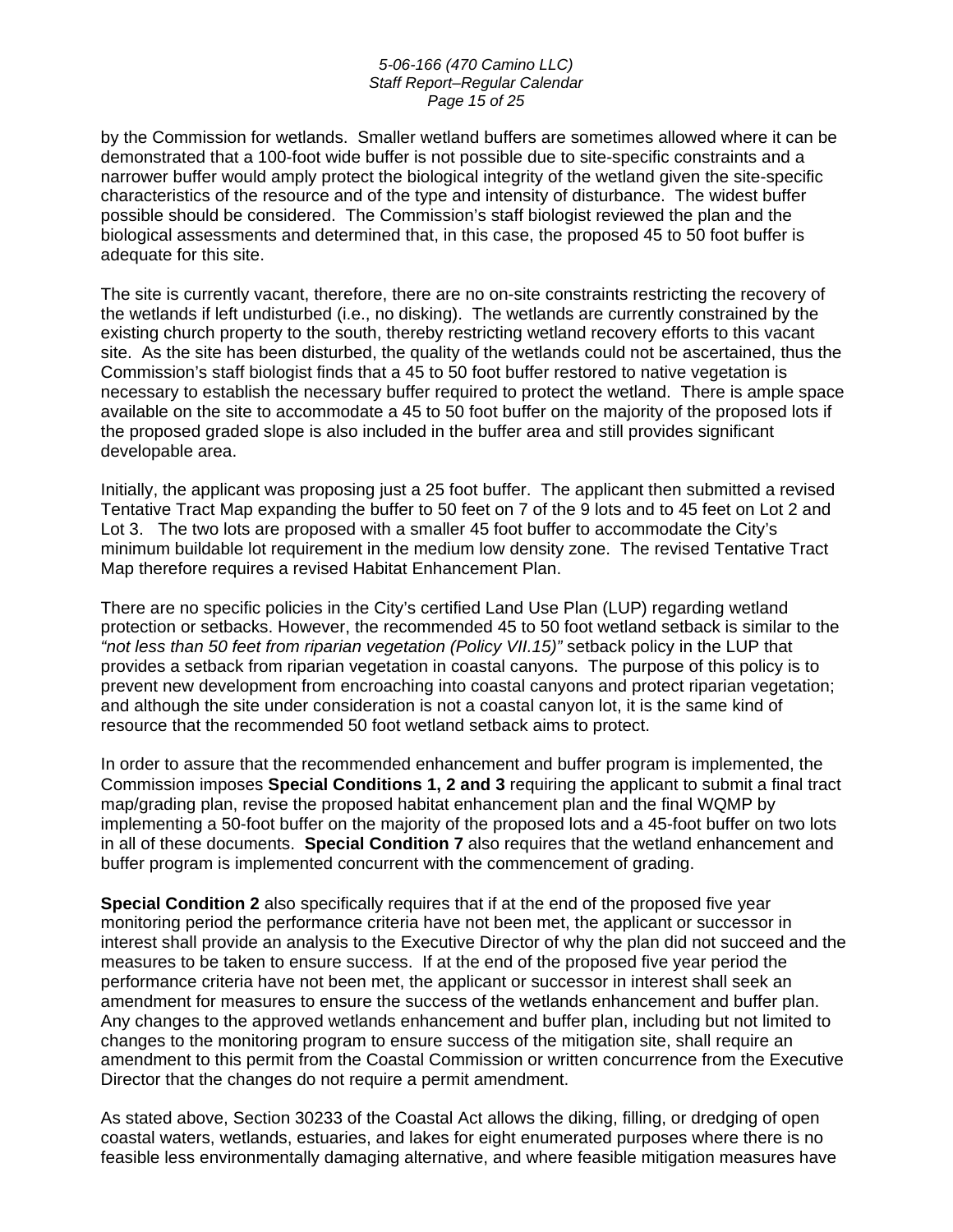#### *5-06-166 (470 Camino LLC) Staff Report–Regular Calendar Page 16 of 25*

been provided to minimize adverse environmental effects. In this case, the proposed project avoids the existing wetlands and would not directly result in the filling of wetland areas. The proposed habitat enhancement plan is not intended as mitigation for wetlands impacts under Section 30233 of the Coastal Act, but is a condition of the City's Mitigated Negative Declaration for CEQA purposes. Therefore, the Commission finds the project consistent with Section 30233 of the Coastal Act. In order to assure that no fill of wetlands occurs, the applicant must construct the project as proposed and conditioned herein. Therefore, the Commission imposes **Special Conditions 11 and 12** requiring the applicant to allow site inspections during its development and for strict compliance with the final approved plans.

# Open Space and Conservation Easement

Additionally, the tentative parcel map as proposed includes the creation of an open space conservation easement for the southern portion of the existing 2.87 acre lot. **Special Condition 4** outlines the type of development which would be allowed within this conservation easement including development related to the maintenance of the wetlands area. Furthermore, **Special Condition 6** requires the establishment of covenants, conditions and restrictions (CC&R's), or an equivalent thereof, for the future residential lots on the newly created lots to address ownership and management of the wetland area, buffer and water quality management system. The CC&R's shall indicate that the wetland and buffer areas shall be maintained by a common entity (e.g. master homeowner's association) in accordance with the final Commission approved habitat enhancement plan and also identify funding to achieve the goals of the plan.

To ensure continued protection of the wetlands once the newly subdivided lots are developed with single-family residences, the Commission imposes **Special Condition 10** requiring the permittee to submit revised plans to include a lighting plan accompanied by an analysis of the lighting plan prepared by a qualified biologist which documents that the lighting plan is effective at preventing lighting impacts upon adjacent wetlands from light generated by the project.

To provide further protection to the newly enhanced wetland habitat, **Special Condition 9** requires walls, fences or other such boundaries to control access to the wetland and buffer areas. Some type of boundary treatment is typically required where the backyards of residences abut wetland and wetland buffer areas to contain domestic animals within the residential area and exclude such animals from the wetland and buffer area. The proposed Tentative Tract Map shows the location of a proposed "environmental fence" demarcating the 50-foot wetland buffer. This special condition also requires the applicant to also submit final revised plans showing the design, height and materials of all walls, fences, gates, safety devices and boundary treatments for the review and approval to address bird strike issues should a glass wall be selected.

Glass walls are known to have adverse impacts upon a variety of bird species. Birds are known to strike glass walls causing their death or stunning them which exposes them to predation. Some authors report that such birds strikes cause between 100 million to 1 billion bird deaths per year in North America alone. Birds strike the glass because they either don't see the glass, or there is some type of reflection in the glass which attracts them (such as the reflection of bushes or trees that the bird might use for habitat).

There are a variety of methods available to address bird strikes against glass. For instance, glass can be frosted or etched in a manner that renders the glass more visible and less reflective. Where clear glass is used, appliqués (e.g.) stickers can be affixed to the glass that have a pattern that is visible to birds. Some appliqués incorporate features that allow humans to see through the glass, but which are visible birds. Usually appliqués must be replaced with some frequency in order to retain their effectiveness. In the case of fences or walls, alternative materials can be used, such as wood, stone, or metal (although this approach isn't usually palatable when there is a desire to see through the wall). Use of frosted or etched glass, wood, stone or metal material is preferable to appliqués because of the lower maintenance and less frequent replacement that is required.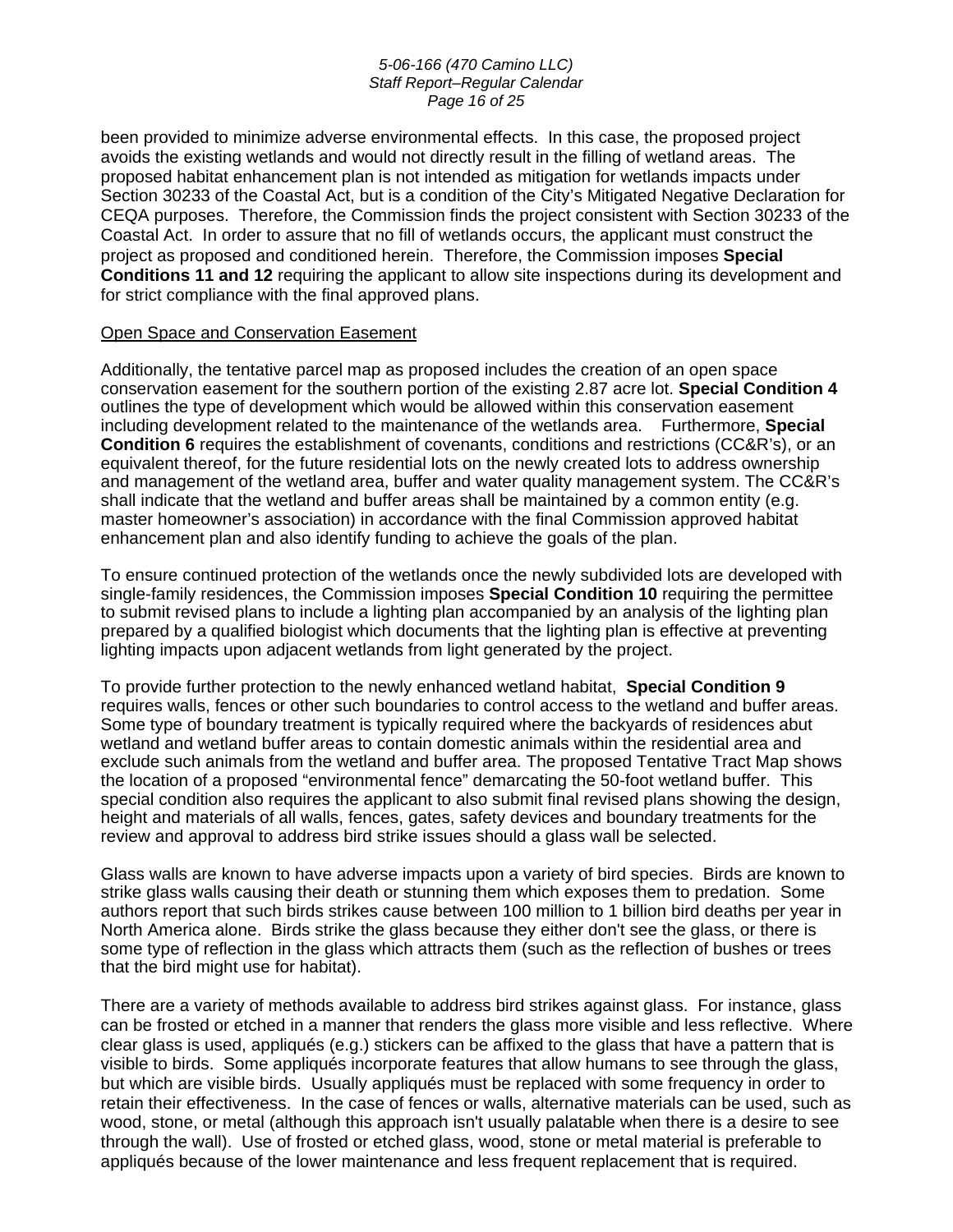#### *5-06-166 (470 Camino LLC) Staff Report–Regular Calendar Page 17 of 25*

As conditioned, the Commission finds consistency with the Chapter 3 policies of the Coastal Act.

# **D. WATER QUALITY**

Section 30230 of the Coastal Act states, in pertinent part:

*Marine resources shall be maintained, enhanced, and where feasible, restored…* 

Section 30231 of the Coastal Act states:

*The biological productivity and the quality of coastal waters, streams, wetlands, estuaries, and lakes appropriate to maintain optimum populations of marine organisms and for the protection of human health shall be maintained and, where feasible, restored through, among other means, minimizing adverse effects of waste water discharges and entrainment, controlling runoff, preventing depletion of ground water supplies and substantial interference with surface water flow, encouraging waste water reclamation, maintaining natural vegetation buffer areas that protect riparian habitats, and minimizing alteration of natural streams.* 

The applicant did not submit a construction erosion control plan. Therefore, during construction, the applicant will be required to implement best management practices (BMPs) designed to minimize erosion and prevent debris from entering the storm drain system. **Special Condition 10**  requires erosion control/sedimentation Best Management Practices (BMP's) to control sedimentation impacts to coastal waters during construction.

To address post-construction water quality concerns the applicant submitted a comprehensive Water Quality Management Plan (WQMP) for the site meant to serve future single-family developments on the proposed nine lots. Subsequent owners of each the new subdivided lots will be responsible for the inspection and maintenance of the individual drain box on their site. The Best Management Practices (BMPs) contained in the WQMP are summarized below.

# BMPs

- Essentially all of the runoff from the proposed nine lots for single-family residential use will drain into drain basins located at the rear of each lot. All drains will be directed to the wetland areas.
- Drain box filters and Filtration
	- $\circ$  Nine (9) 24" drain boxes are proposed at the rear of the rough graded pad area which intercept runoff from each lot will contain filtration devices (Abtech Industries Ultra Urban Filters w/Smart Sponge Plus filter media). Ultra-Urban Filters will be used in each drain box for treatment of runoff from future site development before it is directed into the wetland/bio-swale area.
- Common Area Runoff-Minimizing Landscape Design
	- o group plants with similar water requirements in order to reduce excess irrigation runoff and promote surface filtration
	- o select plants that will minimize the need for fertilizer and pesticides
	- o encourage the use of native and drought tolerant plants
- Catch basin stenciling
- Education and Training
- Activity Restrictions
	- $\circ$  debris disposed in appropriate receptacles; not into streets and storm drains
- Common Area Landscape Management
	- o water conservation; minimal pesticide and fertilizer use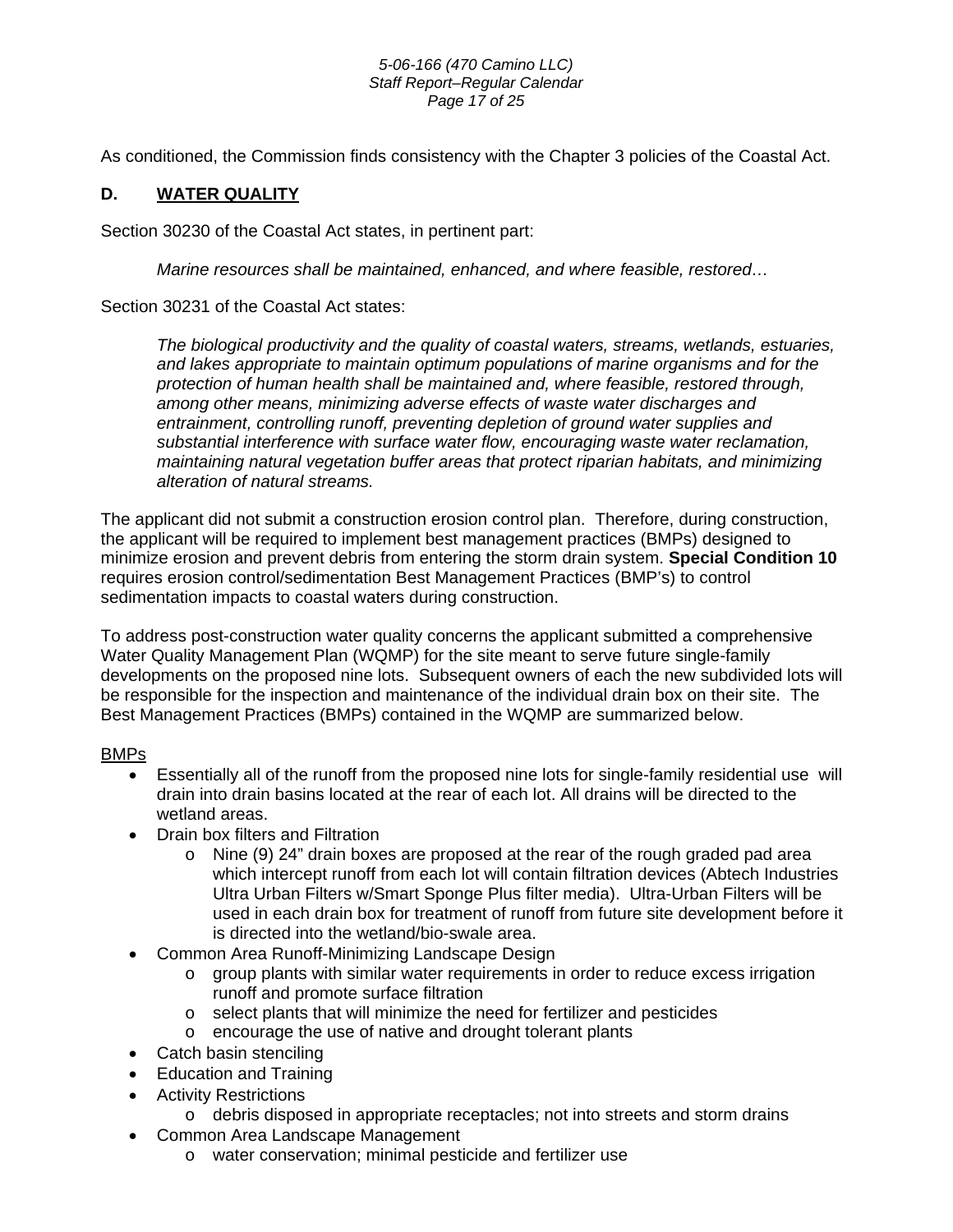- Litter Control
- BMP Inspection/Maintenance

**Special Condition 3** requires submittal of a final WQMP in substantial conformance with the preliminary WQMP with the exception that the buffer area be increased from 25 foot to 50 foot.

In the WQMP proposal, the wetland area is identified as a natural bio-swale receiving treated runoff from the residential development. In order to address water quality impacts, runoff from the nine lots would first go through filters before "re-charging" the wetland area. These filters are a necessary component to address water quality concerns related to future residential development at the site. Use of the wetland as a bio-swale to receive treated runoff from a residential development is considered an allowable use of a wetland pursuant to Section 30233(a) of the Coastal Act.

Combined with the use of non-invasive drought tolerant vegetation to reduce and treat the runoff discharged from the site, the project will minimize the project's adverse impact on coastal waters to such an extent that it will not have a significant impact on marine resources, biological productivity or coastal water quality. Therefore, the Commission finds that the proposed development, as conditioned, conforms to Sections 30230 and 30231 of the Coastal Act regarding the protection of water quality to protect marine resources, promote the biological productivity of coastal waters and to protect human health.

# **F. LOCAL COASTAL PROGRAM**

Section 30604(a) of the Coastal Act provides that the Commission shall issue a coastal development permit only if the project will not prejudice the ability of the local government having jurisdiction to prepare a Local Coastal Program that conforms to Chapter 3 policies of the Coastal Act. The Commission certified the Land Use Plan for the City of San Clemente on May 11, 1988, and certified an amendment approved in October 1995. On April 10, 1998, the Commission certified with suggested modifications the Implementation Plan portion of the Local Coastal Program. The suggested modifications expired on October 10, 1998. The City re-submitted on June 3, 1999, but withdrew the submittal on October 5, 2000.

The proposed development, as conditioned, is consistent with the policies contained in the certified Land Use Plan. Moreover, as discussed herein, the development, as conditioned, is consistent with the Chapter 3 policies of the Coastal Act. Therefore, approval of the proposed development will not prejudice the City's ability to prepare a Local Coastal Program for San Clemente that is consistent with the Chapter 3 policies of the Coastal Act as required by Section 30604(a).

# **G. CONSISTENCY WITH THE CALIFORNIA ENVIRONMENTAL QUALITY ACT (CEQA)**

Section 13096 of Title 14 of the California Code of Regulations requires Commission approval of Coastal Development Permits to be supported by a finding showing the permit, as conditioned by any conditions of approval, to be consistent with any applicable requirements of the California Environmental Quality Act (CEQA). Section 21080.5(d)(2)(A) of CEQA prohibits a proposed development from being approved if there are feasible alternatives or feasible mitigation measures available which would substantially lessen any significant adverse effect that the activity may have on the environment.

The City of San Clemente is the lead agency for purposes of CEQA compliance. On July 2, 2007, the City prepared a Mitigated Negative Declaration for the project requiring mitigation measures to lessen impact to biological resources. However, the Commission adopts additional mitigation measures. The proposed project has been conditioned in order to be found consistent with the protection of wetlands and water quality policies of the Coastal Act. Mitigation measures, in the form of special conditions require: 1) Final Tract Map/Grading Plan; 2) Final Habitat Enhancement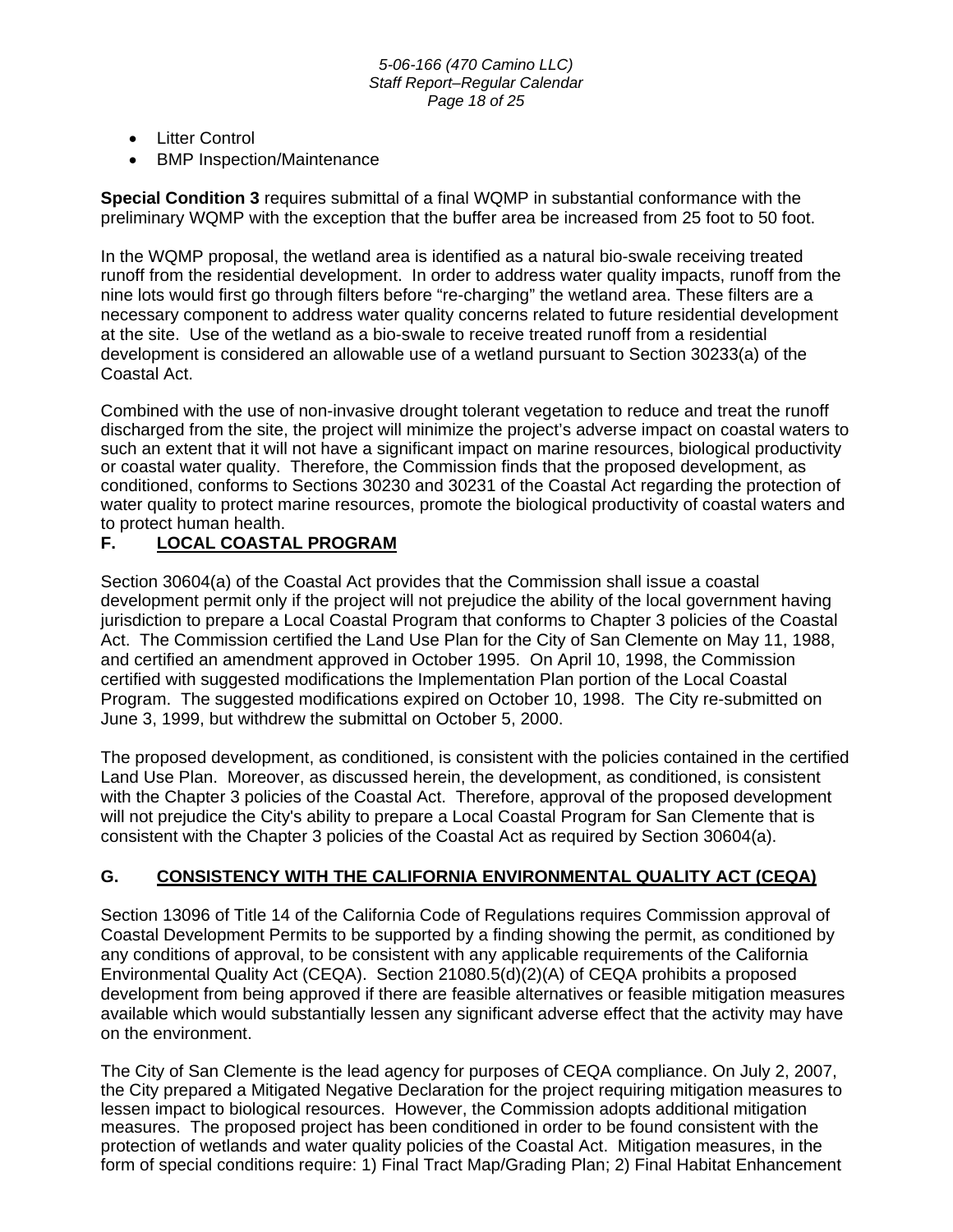#### *5-06-166 (470 Camino LLC) Staff Report–Regular Calendar Page 19 of 25*

Plan; 3) Final WQMP; and 4) Open Space Habitat Uses Restrictions; 5) Future Improvements/Change in Use; 6) CCNRs; 7) Construction/Development Phasing; 8) Storage of construction materials/Removal of debris; 9) Walls, Fences and other Boundaries; 10) Lighting; 11) Inspections; and 12) Permit Compliance. As conditioned, there are no feasible alternatives or feasible mitigation measures available which would substantially lessen any significant adverse effect that the activity may have on the environment. Therefore, the Commission finds that the proposed project can be found consistent with the requirements of the Coastal Act to conform to CEQA.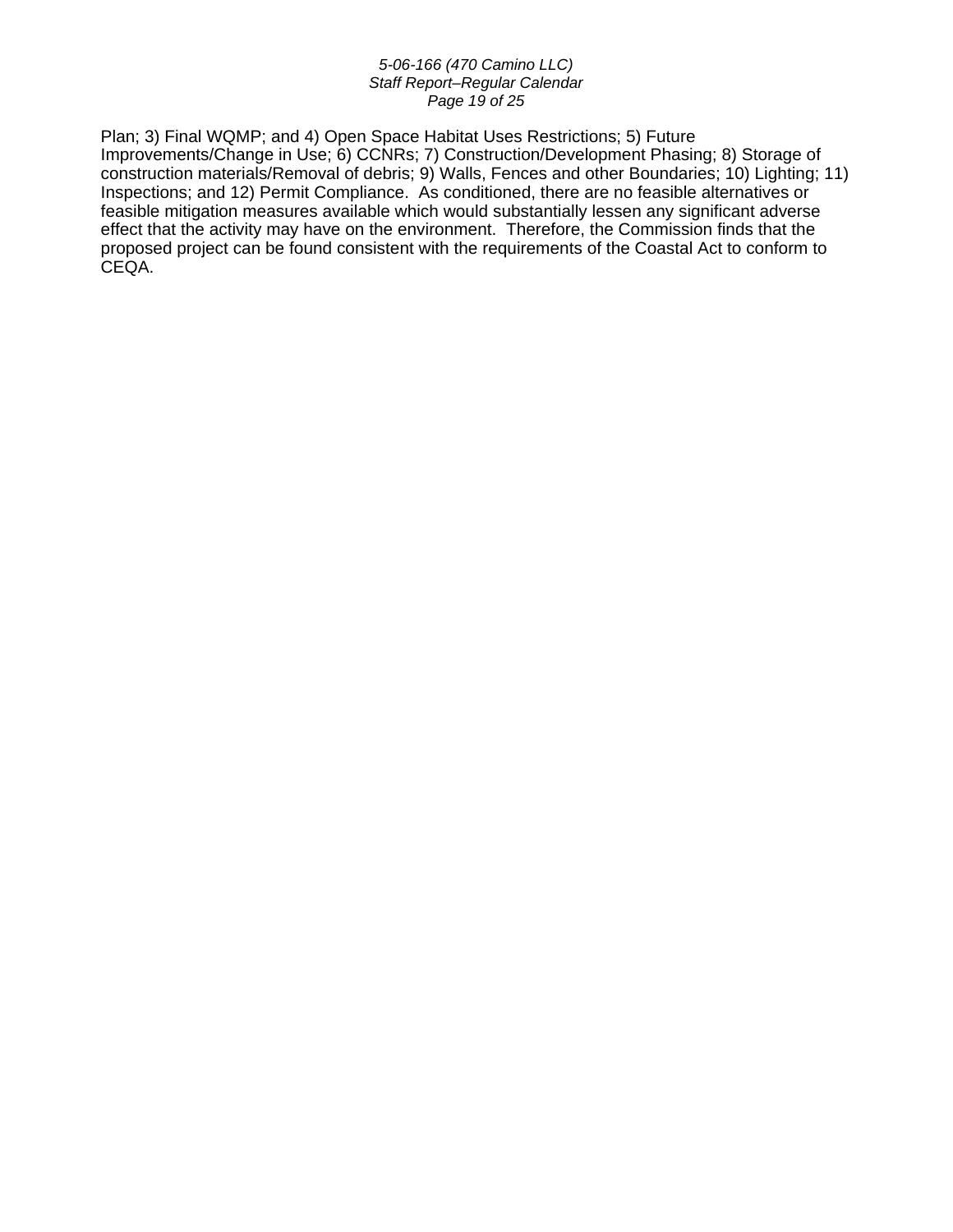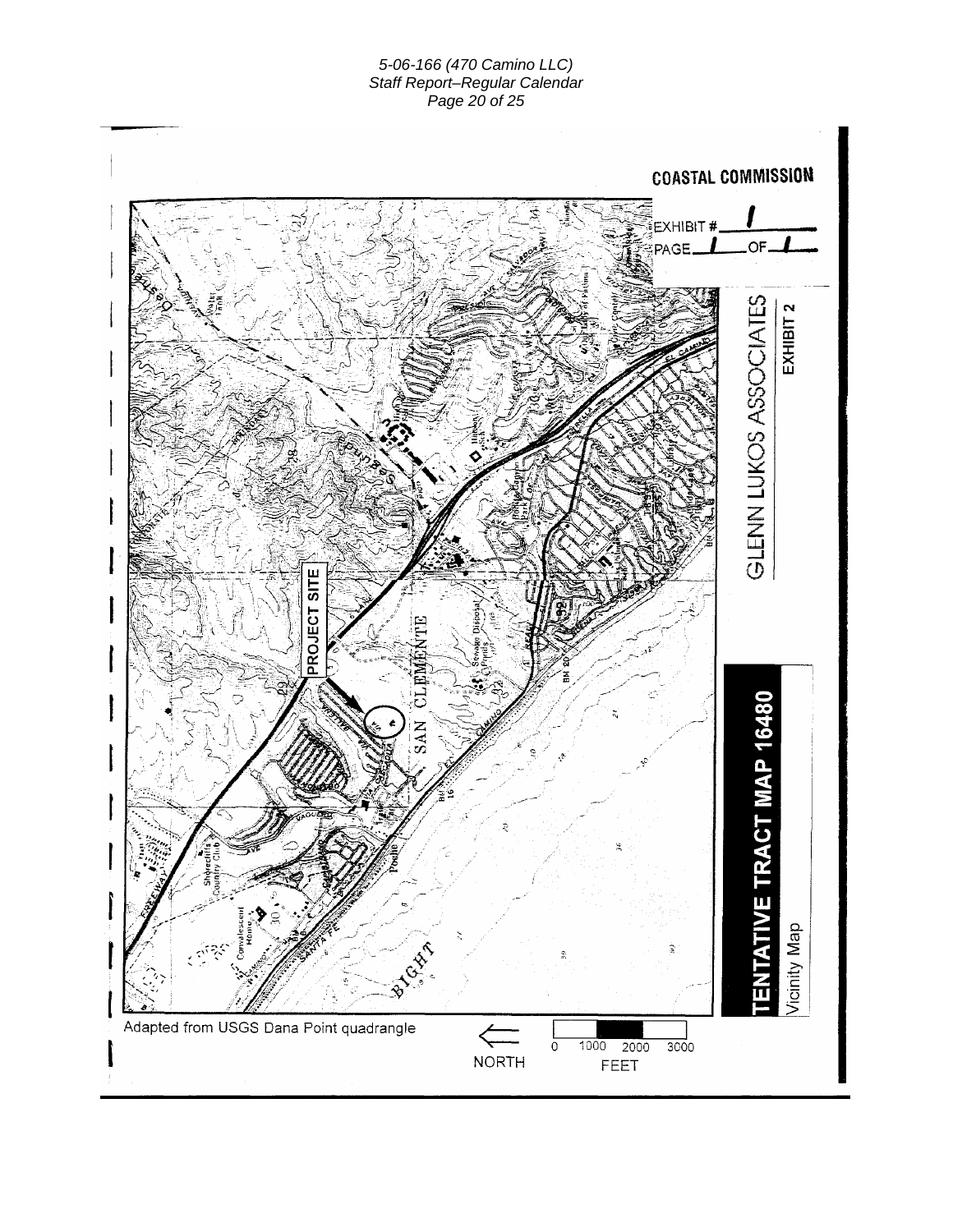*5-06-166 (470 Camino LLC) Staff Report–Regular Calendar Page 21 of 25* 

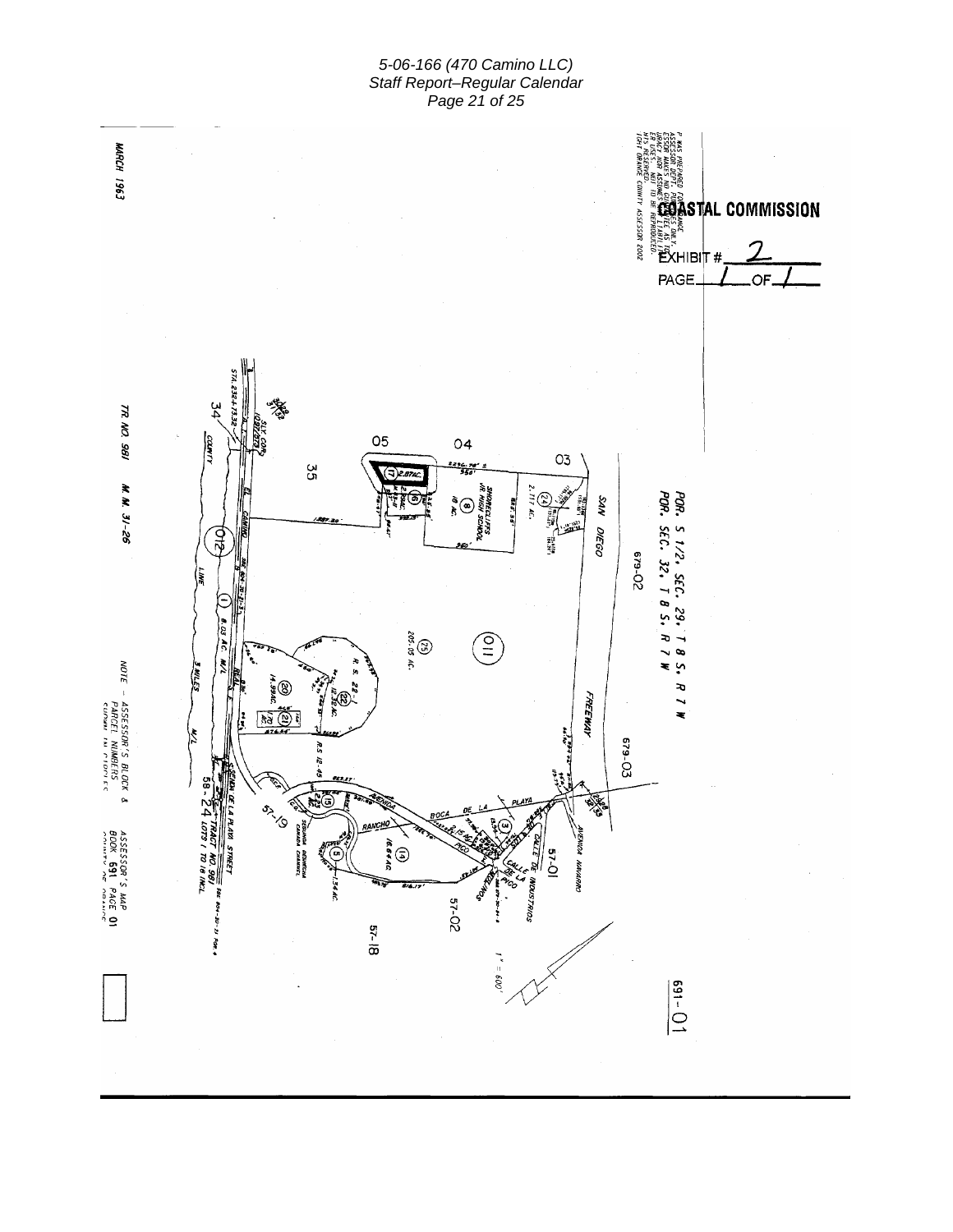#### *5-06-166 (470 Camino LLC) Staff Report–Regular Calendar Page 22 of 25*

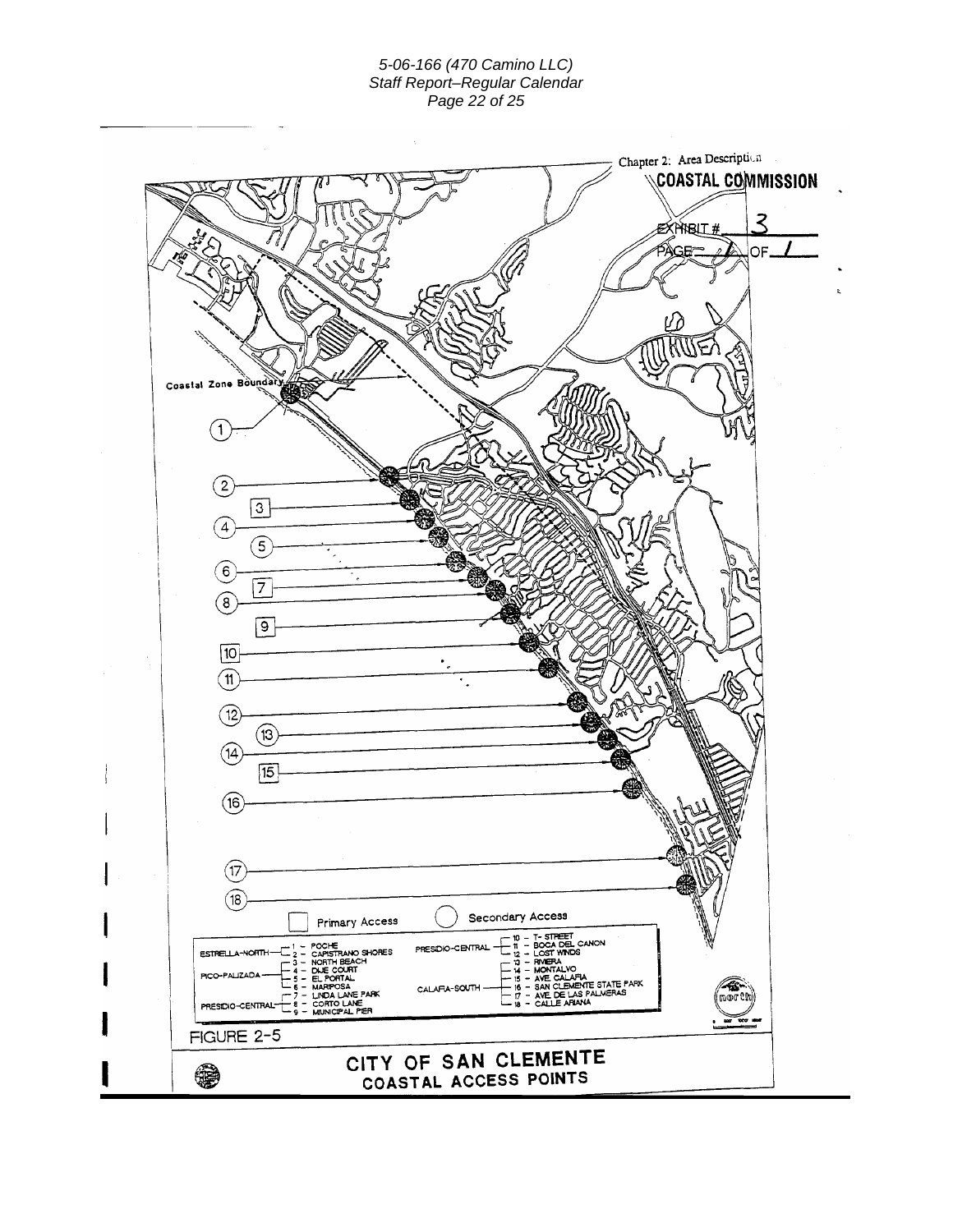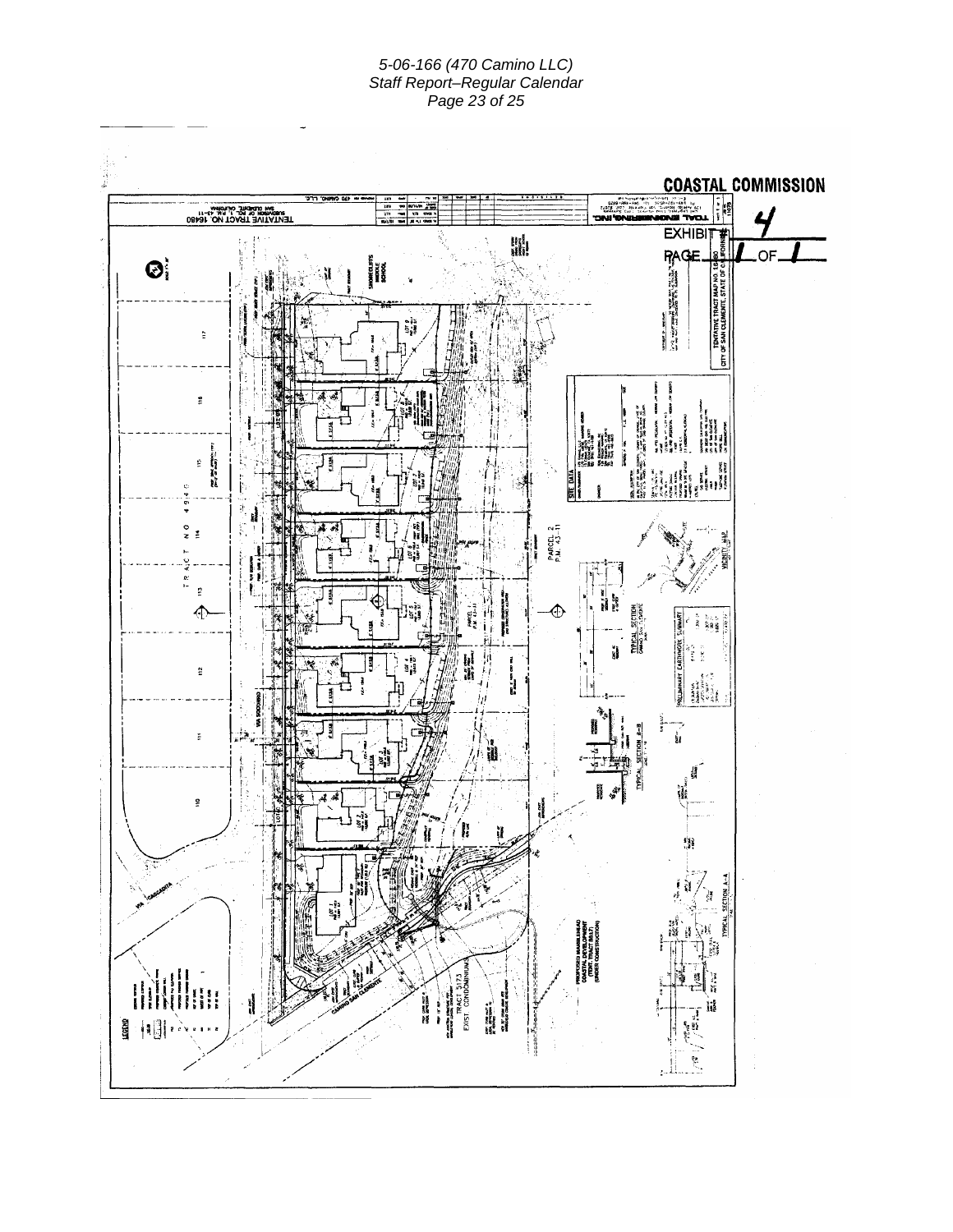#### *5-06-166 (470 Camino LLC) Staff Report–Regular Calendar Page 24 of 25*